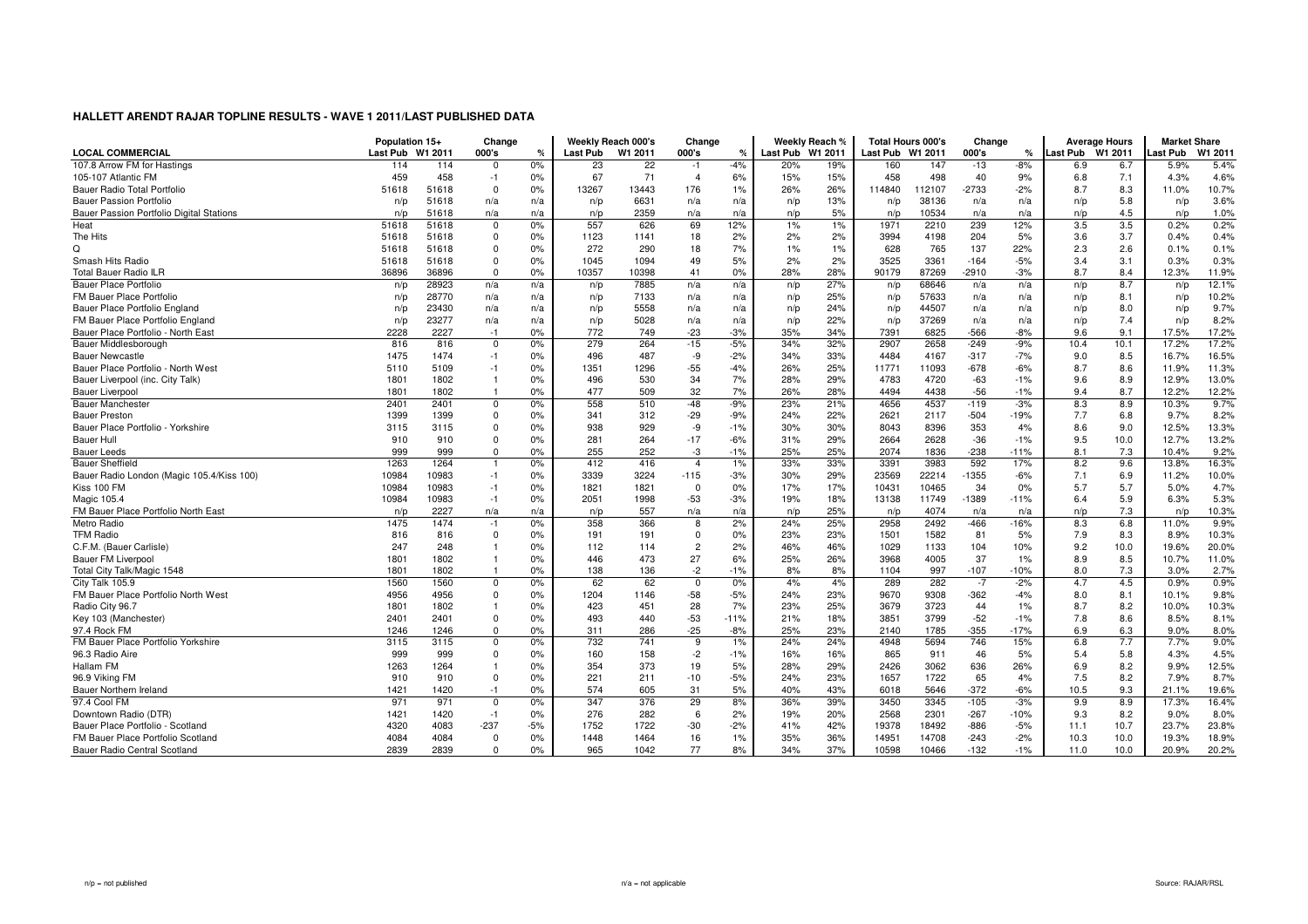|                                                        | Population 15+ |             | Change       |     |          | Weekly Reach 000's | Change         |        |                  | Weekly Reach % |                  | <b>Total Hours 000's</b> | Change      |        |                  | <b>Average Hours</b> | <b>Market Share</b> |         |
|--------------------------------------------------------|----------------|-------------|--------------|-----|----------|--------------------|----------------|--------|------------------|----------------|------------------|--------------------------|-------------|--------|------------------|----------------------|---------------------|---------|
| <b>LOCAL COMMERCIAL</b>                                | Last Pub       | W1 2011     | 000's        | %   | Last Pub | W1 2011            | 000's          | %      | Last Pub W1 2011 |                | Last Pub W1 2011 |                          | 000's       | ℀      | Last Pub W1 2011 |                      | ast Pub             | W1 2011 |
| Scottish AMs                                           | 3515           | 3516        |              | 0%  | 428      | 469                | 41             | 10%    | 12%              | 13%            | 3562             | 3775                     | 213         | 6%     | 8.3              | 8.1                  | 5.6%                | 5.8%    |
| <b>Bauer Glasgow</b>                                   | 1839           | 1840        |              | 0%  | 633      | 701                | 68             | 11%    | 34%              | 38%            | 6915             | 6711                     | $-204$      | $-3%$  | 10.9             | 9.6                  | 20.8%               | 19.9%   |
| Clyde 1 FM                                             | 1839           | 1840        | 1            | 0%  | 558      | 579                | 21             | 4%     | 30%              | 31%            | 5714             | 4850                     | $-864$      | $-15%$ | 10.2             | 8.4                  | 17.2%               | 14.4%   |
| Clyde 2                                                | 1839           | 1840        | 1            | 0%  | 187      | 256                | 69             | 37%    | 10%              | 14%            | 1201             | 1861                     | 660         | 55%    | 6.4              | 7.3                  | 3.6%                | 5.5%    |
| Bauer Edinburgh                                        | 1096           | 1096        | $\Omega$     | 0%  | 336      | 344                | 8              | 2%     | 31%              | 31%            | 3683             | 3755                     | 72          | 2%     | 11.0             | 10.9                 | 18.8%               | 18.7%   |
| ForthOne                                               | 1096           | 1096        | $\Omega$     | 0%  | 272      | 299                | 27             | 10%    | 25%              | 27%            | 2539             | 2963                     | 424         | 17%    | 9.3              | 9.9                  | 13.0%               | 14.8%   |
| Forth <sub>2</sub>                                     | 1096           | 1096        | $\Omega$     | 0%  | 111      | 95                 | $-16$          | $-14%$ | 10%              | 9%             | 1144             | 792                      | $-352$      | $-31%$ | 10.3             | 8.4                  | 5.8%                | 3.9%    |
| Moray Firth Radio (Bauer Inverness)                    | 232            | 232         | $\Omega$     | 0%  | 130      | 119                | $-11$          | $-8%$  | 56%              | 51%            | 1628             | 1339                     | $-289$      | $-18%$ | 12.5             | 11.2                 | 30.2%               | 26.3%   |
| <b>Bauer Aberdeen</b>                                  | 312            | 312         | $\mathbf 0$  | 0%  | 136      | 141                | 5              | 4%     | 44%              | 45%            | 1536             | 1523                     | $-13$       | $-1%$  | 11.3             | 10.8                 | 25.9%               | 25.1%   |
| Northsound One                                         | 312            | 312         | $\Omega$     | 0%  | 126      | 131                | 5              | 4%     | 40%              | 42%            | 1280             | 1215                     | $-65$       | $-5%$  | 10.2             | 9.3                  | 21.6%               | 20.0%   |
| Northsound Two                                         | 312            | 312         | $\mathbf 0$  | 0%  | 43       | 42                 | $-1$           | $-2%$  | 14%              | 14%            | 256              | 308                      | 52          | 20%    | 5.9              | 7.3                  | 4.3%                | 5.1%    |
| Radio Borders (Bauer Borders)                          | 107            | 107         | $\Omega$     | 0%  | 62       | 61                 | $-1$           | $-2%$  | 58%              | 58%            | 845              | 845                      | $\mathbf 0$ | 0%     | 13.6             | 13.8                 | 39.3%               | 39.1%   |
| <b>Bauer Dundee</b>                                    | 375            | 375         | $\Omega$     | 0%  | 167      | 170                | 3              | 2%     | 44%              | 45%            | 1982             | 2013                     | 31          | 2%     | 11.9             | 11.8                 | 26.0%               | 27.1%   |
| Tay-FM                                                 | 375            | 375         | $\mathbf 0$  | 0%  | 118      | 130                | 12             | 10%    | 31%              | 35%            | 1228             | 1327                     | 99          | 8%     | 10.4             | 10.2                 | 16.1%               | 17.9%   |
| Tay-AM                                                 | 375            | 375         | $\Omega$     | 0%  | 79       | 70                 | -9             | $-11%$ | 21%              | 19%            | 754              | 686                      | $-68$       | $-9%$  | 9.5              | 9.8                  | 9.9%                | 9.2%    |
| West Sound (inc. West FM) (Bauer Southwest Scotland)   | 388            | 388         | 0            | 0%  | 180      | 182                | $\overline{2}$ | 1%     | 47%              | 47%            | 1785             | 1881                     | 96          | 5%     | 9.9              | 10.3                 | 24.0%               | 24.5%   |
| Kerrang! UK                                            | 51618          | 51618       | $\Omega$     | 0%  | 1408     | 1389               | $-19$          | $-1%$  | 3%               | 3%             | 6639             | 6430                     | $-209$      | $-3%$  | 4.7              | 4.6                  | 0.6%                | 0.6%    |
| Kerrang! 105.2                                         | 3535           | 3534        | $-1$         | 0%  | 361      | 381                | 20             | 6%     | 10%              | 11%            | 2427             | 2472                     | 45          | 2%     | 6.7              | 6.5                  | 3.6%                | 3.6%    |
| <b>Kiss UK</b>                                         | 51618          | 51618       | $\Omega$     | 0%  | 3947     | 4070               | 123            | 3%     | 8%               | 8%             | 21188            | 21418                    | 230         | 1%     | 5.4              | 5.3                  | 2.0%                | 2.0%    |
| <b>Kiss East</b>                                       | 2070           | 2070        | $\Omega$     | 0%  | 369      | 396                | 27             | 7%     | 18%              | 19%            | 2995             | 2799                     | $-196$      | $-7%$  | 8.1              | 7.1                  | 6.6%                | 6.2%    |
| Kiss West                                              | 2369           | 2368        | $-1$         | 0%  | 464      | 483                | 19             | 4%     | 20%              | 20%            | 3070             | 2975                     | $-95$       | $-3%$  | 6.6              | 6.2                  | 5.7%                | 5.6%    |
| Magic UK                                               | 51618          | 51618       | $^{\circ}$   | 0%  | 3943     | 3819               | $-124$         | $-3%$  | 8%               | 7%             | 26106            | 23770                    | $-2336$     | $-9%$  | 6.6              | 6.2                  | 2.5%                | 2.2%    |
| Magic Network - North                                  | 10417          | 10416       | $-1$         | 0%  | 822      | 770                | $-52$          | $-6%$  | 8%               | 7%             | 8126             | 7238                     | $-888$      | $-11%$ | 9.9              | 9.4                  | 4.0%                | 3.6%    |
| Magic Network - North East                             | 2228           | 2227        | $-1$         | 0%  | 295      | 267                | $-28$          | $-9%$  | 13%              | 12%            | 2931             | 2752                     | $-179$      | $-6%$  | 9.9              | 10.3                 | 6.9%                | 6.9%    |
| Magic 1152 (Newcastle)                                 | 1475           |             | $-1$         | 0%  | 183      | 171                | $-12$          | $-7%$  | 12%              | 12%            | 1526             | 1675                     | 149         | 10%    | 8.4              | 9.8                  | 5.7%                | 6.6%    |
|                                                        | 816            | 1474<br>816 | $\Omega$     | 0%  | 113      | 96                 | $-17$          | $-15%$ | 14%              | 12%            | 1406             | 1076                     | $-330$      | $-23%$ | 12.5             | 11.2                 | 8.3%                | 7.0%    |
| Magic 1170 (Teesside)                                  |                |             |              |     |          |                    |                |        |                  |                |                  |                          |             |        |                  |                      |                     |         |
| Magic Network - North West                             | 5074           | 5074        | $\Omega$     | 0%  | 223      | 217                | -6             | $-3%$  | 4%               | 4%             | 2100             | 1785                     | $-315$      | $-15%$ | 9.4              | 8.2                  | 2.1%                | 1.8%    |
| Magic 1548 (Liverpool)                                 | 1801           | 1802        | 1            | 0%  | 82       | 79                 | -3             | $-4%$  | 5%               | 4%             | 815              | 715                      | $-100$      | $-12%$ | 10.0             | 9.1                  | 2.2%                | 2.0%    |
| Magic 1152 (Manchester)                                | 2401           | 2401        | $\mathbf 0$  | 0%  | 96       | 96                 | $\mathbf 0$    | 0%     | 4%               | 4%             | 804              | 738                      | $-66$       | $-8%$  | 8.4              | 7.7                  | 1.8%                | 1.6%    |
| Magic 999 (Preston)                                    | 1113           | 1114        |              | 0%  | 48       | 44                 | $-4$           | $-8%$  | 4%               | 4%             | 481              | 332                      | $-149$      | $-31%$ | 10.0             | 7.6                  | 2.2%                | 1.7%    |
| Magic Network - Yorkshire                              | 3115           | 3115        | $\Omega$     | 0%  | 303      | 285                | $-18$          | $-6%$  | 10%              | 9%             | 3094             | 2702                     | $-392$      | $-13%$ | 10.2             | 9.5                  | 4.8%                | 4.3%    |
| Magic 828 (Leeds)                                      | 999            | 999         | $\Omega$     | 0%  | 121      | 117                | $-4$           | $-3%$  | 12%              | 12%            | 1209             | 925                      | $-284$      | $-23%$ | 10.0             | 7.9                  | 6.1%                | 4.6%    |
| Magic AM (Sheffield)                                   | 1263           | 1264        | 1            | 0%  | 91       | 80                 | $-11$          | $-12%$ | 7%               | 6%             | 964              | 921                      | $-43$       | $-4%$  | 10.6             | 11.6                 | 3.9%                | 3.8%    |
| Magic 1161 (Hull)                                      | 910            | 910         | $\mathbf 0$  | 0%  | 98       | 92                 | -6             | $-6%$  | 11%              | 10%            | 1007             | 906                      | $-101$      | $-10%$ | 10.3             | 9.9                  | 4.8%                | 4.6%    |
| Wave 105 FM (Bauer South Coast)                        | 1747           | 1747        | $\Omega$     | 0%  | 387      | 406                | 19             | 5%     | 22%              | 23%            | 4403             | 4063                     | $-340$      | $-8%$  | 11.4             | 10.0                 | 11.3%               | 10.8%   |
| The Breeze (Total)                                     | n/p            | 1252        | n/a          | n/a | n/p      | 47                 | n/a            | n/a    | n/p              | 4%             | n/p              | 253                      | n/a         | n/a    | n/p              | 5.4                  | n/p                 | 0.9%    |
| The Breeze (East) (formerly The Quay)                  | 380            | 633         | 253          | 67% | 34       | 31                 | -3             | $-9%$  | 9%               | 5%             | 222              | 153                      | $-69$       | -31%   | 6.5              | 4.9                  | 2.5%                | 1.0%    |
| The Breeze (West)                                      | n/p            | 619         | n/a          | n/a | n/p      | 16                 | n/a            | n/a    | n/p              | 3%             | n/p              | 100                      | n/a         | n/a    | n/p              | 6.2                  | n/p                 | 0.8%    |
| <b>Total Broadcast Co</b>                              | 419            | 419         | $\mathbf{0}$ | 0%  | 58       | 56                 | $-2$           | $-3%$  | 14%              | 13%            | 445              | 425                      | $-20$       | $-4%$  | 7.6              | 7.5                  | 4.7%                | 4.5%    |
| Fire Radio                                             | 286            | 286         | $\Omega$     | 0%  | 40       | 37                 | -3             | $-8%$  | 14%              | 13%            | 266              | 277                      | 11          | 4%     | 6.6              | 7.4                  | 4.2%                | 4.4%    |
| Nova Radio - Weston (was Star Radio in North Somerset) | 133            | 133         | $\mathbf 0$  | 0%  | 18       | 19                 | $\overline{1}$ | 6%     | 14%              | 14%            | 179              | 148                      | $-31$       | $-17%$ | 9.8              | 7.8                  | 5.6%                | 4.5%    |
| Central FM                                             | 218            | 218         | $\Omega$     | 0%  | 50       | 54                 | $\overline{4}$ | 8%     | 23%              | 25%            | 230              | 262                      | 32          | 14%    | 4.6              | 4.9                  | 5.3%                | 6.1%    |
| <b>Total Cheshire Radio</b>                            | 367            | 367         | $\Omega$     | 0%  | 53       | 52                 | $-1$           | $-2%$  | 15%              | 14%            | 291              | 266                      | $-25$       | $-9%$  | 5.5              | 5.1                  | 3.9%                | 3.5%    |
| Cheshire's Silk 106.9                                  | 179            | 179         | $\mathbf 0$  | 0%  | 19       | 19                 | $\mathbf 0$    | 0%     | 10%              | 11%            | 107              | 105                      | $-2$        | $-2%$  | 5.7              | 5.5                  | 3.2%                | 3.0%    |
| Chester's Dee 106.3                                    | 187            | 188         |              | 1%  | 35       | 33                 | $-2$           | $-6%$  | 18%              | 17%            | 184              | 161                      | $-23$       | $-13%$ | 5.3              | 4.9                  | 4.5%                | 3.9%    |
| <b>Total CN Radio</b>                                  | 838            | 838         | $\Omega$     | 0%  | 245      | 256                | 11             | 4%     | 29%              | 31%            | 2278             | 2224                     | $-54$       | $-2%$  | 9.3              | 8.7                  | 12.2%               | 11.9%   |
| The Bay                                                | 292            | 292         | $\mathbf 0$  | 0%  | 101      | 104                | 3              | 3%     | 35%              | 36%            | 922              | 941                      | 19          | 2%     | 9.1              | 9.1                  | 14.6%               | 14.4%   |
| Citybeat 96.7/102.5FM                                  | 546            | 546         | $\Omega$     | 0%  | 145      | 151                | 6              | 4%     | 27%              | 28%            | 1515             | 1365                     | $-150$      | $-10%$ | 10.5             | 9.1                  | 12.2%               | 11.5%   |
| <b>Lakeland Radio</b>                                  | 51             | 52          |              | 2%  | 15       | 14                 | $-1$           | $-7%$  | 29%              | 27%            | 144              | 127                      | $-17$       | $-12%$ | 9.6              | 9.1                  | 12.3%               | 10.5%   |
| The Coast                                              | 1675           | 1676        | -1           | 0%  | 115      | 119                | $\overline{4}$ | 3%     | 7%               | 7%             | 696              | 697                      | -1          | 0%     | 6.0              | 5.9                  | 1.9%                | 1.9%    |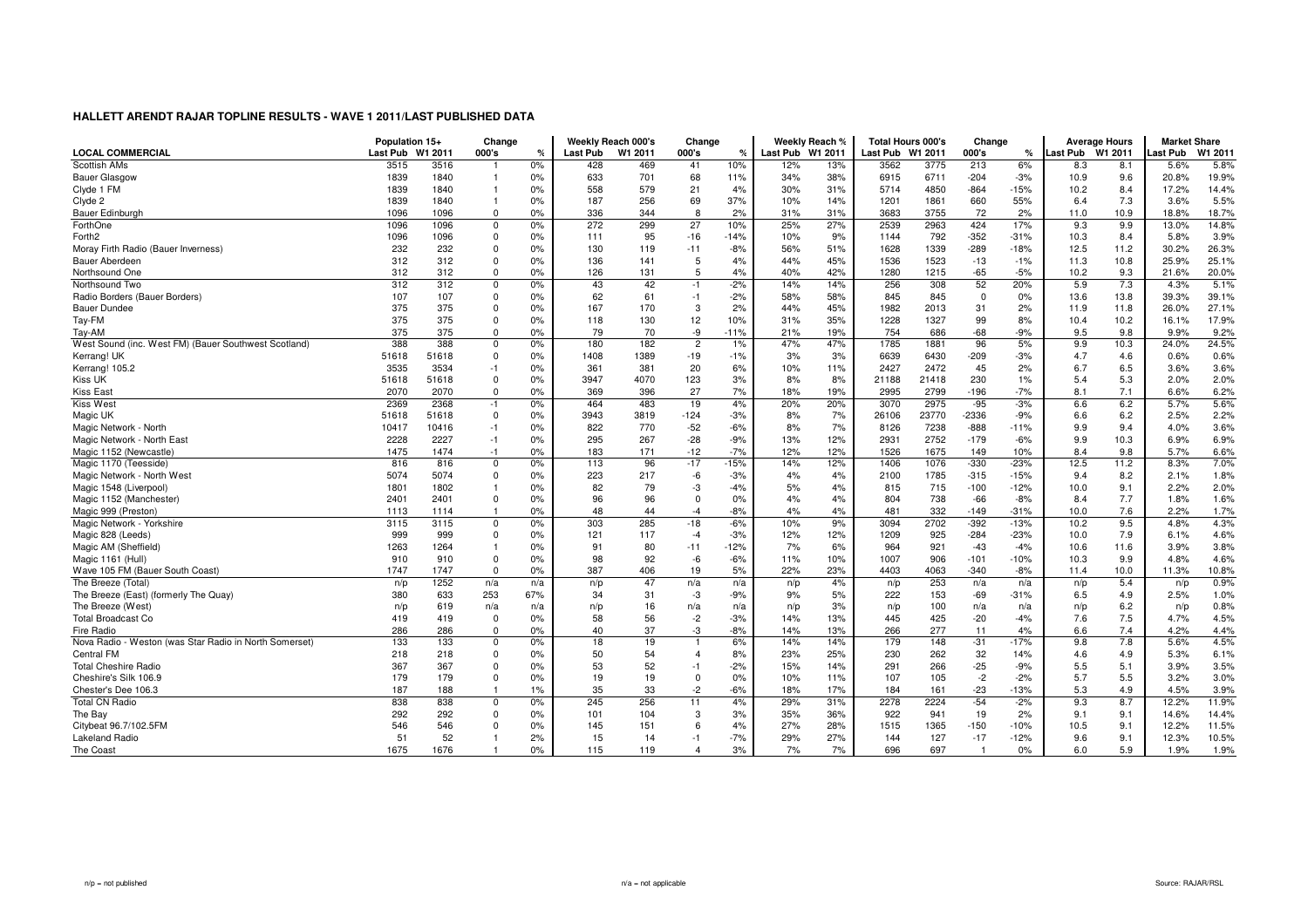| Last Pub W1 2011<br>Last Pub W1 2011<br>Colourful<br>13%<br>$\frac{1}{2}$<br>10984<br>10984<br>0%<br>27<br>251<br>155<br>$-96$<br>$-38%$<br>10.4<br>0.1%<br>24<br>3<br>%'<br>5.7<br>$\Omega$<br>0.1%<br>Connect FM (was Connect FM and Lite 106.8FM)<br>3.9%<br>413<br>43<br>10%<br>311<br>7.2<br>n/p<br>n/a<br>n/a<br>n/p<br>n/a<br>n/p<br>n/p<br>n/a<br>n/p<br>n/a<br>n/a<br>n/p<br>16.5%<br>3FM<br>68<br>68<br>0%<br>25<br>22<br>-3<br>$-12%$<br>33%<br>310<br>257<br>$-53$<br>$-17%$<br>11.6<br>$\mathbf 0$<br>37%<br>12.4<br>19.9%<br>15.9%<br>0%<br>19663<br>$-51$<br>0%<br>38%<br>38%<br>166759<br>$-1424$<br>8.5<br>8.5<br>Total Global Radio (UK)<br>51618<br>$\Omega$<br>19714<br>168183<br>$-1%$<br>16.1%<br>51618<br>0%<br>734<br>$-72$<br>3075<br>$-615$<br>$-17%$<br>5.0<br>0.3%<br>Total Choice (UK)<br>51618<br>$\mathbf 0$<br>662<br>$-10%$<br>1%<br>1%<br>3690<br>4.6<br>0.4%<br>51618<br>$-98$<br>$-19%$<br>1.0%<br>Choice FM London<br>10984<br>10983<br>521<br>423<br>5%<br>4%<br>2678<br>2167<br>$-511$<br>$-19%$<br>5.1<br>5.1<br>1.3%<br>0%<br>$-1$<br>Classic FM<br>3.9%<br>51618<br>51618<br>$\Omega$<br>0%<br>5720<br>6086<br>366<br>6%<br>11%<br>12%<br>40997<br>40940<br>$-57$<br>0%<br>7.2<br>6.7<br>3.9%<br>0%<br>6764<br>$-52$<br>$-1%$<br>13%<br>43329<br>4.2%<br>Capital Network (UK)<br>51618<br>$\Omega$<br>6712<br>13%<br>44043<br>714<br>2%<br>6.4<br>6.6<br>4.1%<br>51618<br>1.2%<br>51618<br>51618<br>$\Omega$<br>0%<br>1457<br>1480<br>23<br>2%<br>3%<br>3%<br>13174<br>12638<br>$-536$<br>$-4%$<br>9.0<br>8.5<br>1.3%<br>Gold Network (UK)<br>0%<br>$-4%$<br>-6320<br>7.5<br>5.5%<br>4.9%<br>Heart Network (UK)<br>51618<br>51618<br>$\Omega$<br>7746<br>7435<br>$-311$<br>15%<br>14%<br>57798<br>51478<br>$-11%$<br>6.9<br>1.2%<br>Total LBC (UK)<br>51618<br>33<br>3%<br>2%<br>2%<br>10.7<br>51618<br>0%<br>1148<br>1181<br>12613<br>372<br>3%<br>10.7<br>1.2%<br>$\mathbf 0$<br>12241<br>Total XFM (UK)<br>51618<br>$\Omega$<br>0%<br>938<br>$-2$<br>0%<br>2%<br>2%<br>3805<br>4006<br>201<br>5%<br>4.3<br>0.4%<br>0.4%<br>51618<br>936<br>4.1<br>10983<br>4638<br>192<br>42%<br>37964<br>46230<br>8.2<br>20.8%<br>Global Radio London (ILR)<br>10984<br>$-1$<br>0%<br>4830<br>4%<br>44%<br>8266<br>22%<br>9.6<br>18.1%<br>$-180$<br>0%<br>$-178$<br>$-1%$<br>33%<br>$-2860$<br>8.5<br>13.9%<br>Global Radio (ILR)<br>42040<br>41860<br>14067<br>13889<br>33%<br>117257<br>$-2%$<br>8.4<br>14.2%<br>120117<br>$-132$<br>6.5<br>29914<br>504<br>2%<br>6328<br>$-2%$<br>22%<br>21%<br>41717<br>611<br>6.7<br>7.2%<br>7.1%<br>Capital Network (ILR)<br>29410<br>6196<br>41106<br>1%<br>0%<br>459<br>43<br>10%<br>20%<br>22%<br>2239<br>899<br>40%<br>5.4<br>6.8<br>5.9%<br>8.0%<br>Capital Birmingham (was Galaxy)<br>2109<br>2110<br>416<br>3138<br>Capital East Midlands (was Leicester Sound RAM & Trent FM)<br>1942<br>554<br>29%<br>4340<br>10.9%<br>n/p<br>n/p<br>7.8<br>n/p<br>n/a<br>n/a<br>n/p<br>n/a<br>n/a<br>n/p<br>n/a<br>n/a<br>n/p<br>10984<br>10983<br>0%<br>2179<br>11%<br>20%<br>9540<br>13681<br>43%<br>6.3<br>4.5%<br>6.1%<br>Capital London<br>1961<br>218<br>18%<br>4141<br>4.9<br>$-1$<br>2821<br>0%<br>575<br>505<br>$-70$<br>$-12%$<br>18%<br>3542<br>3768<br>226<br>6.2<br>7.5<br>6.8%<br>Capital Manchester (was Galaxy)<br>2822<br>$-1$<br>20%<br>6%<br>6.6%<br>2205<br>2203<br>$-2$<br>0%<br>604<br>565<br>$-39$<br>$-6%$<br>27%<br>26%<br>4901<br>$-786$<br>8.1<br>7.3<br>11.7%<br>10.5%<br>Capital North East (was Galaxy)<br>4115<br>$-16%$<br>6.2%<br>Capital Scotland (was Galaxy)<br>2722<br>2721<br>448<br>460<br>12<br>3%<br>3361<br>3110<br>$-251$<br>$-7%$<br>7.5<br>6.8<br>6.8%<br>0%<br>16%<br>17%<br>$-1$<br>1651<br>5<br>1363<br>4.0%<br>Capital South Coast (was Galaxy)<br>1145<br>506<br>44%<br>203<br>208<br>2%<br>13%<br>1439<br>$-76$<br>$-5%$<br>7.1<br>6.5<br>5.6%<br>18%<br>$-30$<br>10.9%<br>Capital South Wales (was Red Dragon)<br>987<br>987<br>$\Omega$<br>0%<br>340<br>310<br>$-9%$<br>34%<br>31%<br>2372<br>2400<br>28<br>1%<br>7.0<br>7.7<br>10.7%<br>8.9%<br>0%<br>$-5%$<br>24%<br>8334<br>$-373$<br>7.4<br>7.4<br>Capital Yorkshire (was Galaxy)<br>4496<br>4496<br>$\mathbf 0$<br>1123<br>1072<br>$-51$<br>25%<br>7961<br>$-4%$<br>9.2%<br>9.5<br>1.7%<br>2692<br>9%<br>1231<br>1234<br>3<br>0%<br>4%<br>4%<br>10998<br>$-692$<br>$-6%$<br>8.9<br>Gold Network (ILR)<br>29404<br>32096<br>11690<br>2.0%<br>Gold Birmingham<br>1.6%<br>2066<br>2066<br>0%<br>53<br>53<br>0%<br>3%<br>3%<br>391<br>637<br>246<br>63%<br>7.3<br>12.1<br>1.0%<br>$\Omega$<br>$\Omega$<br>587<br>332<br>1.7%<br>Gold Cambridgeshire<br>836<br>249<br>42%<br>31<br>35<br>$\overline{4}$<br>13%<br>5%<br>4%<br>498<br>$-166$<br>$-33%$<br>16.1<br>9.4<br>3.9%<br>$\overline{c}$<br>1.6%<br>658<br>658<br>0%<br>21<br>23<br>10%<br>3%<br>3%<br>256<br>215<br>$-16%$<br>12.1<br><b>Gold Coventry</b><br>$\mathbf 0$<br>$-41$<br>9.4<br>1.9%<br>207<br>0.9%<br>Gold Devon<br>1037<br>40<br>4%<br>5.2<br>n/p<br>n/a<br>n/p<br>n/p<br>n/p<br>n/a<br>n/a<br>n/a<br>n/p<br>n/a<br>n/a<br>n/p<br>Gold East Anglia<br>1202<br>68<br>6%<br>626<br>9.2<br>2.4%<br>n/p<br>n/a<br>n/a<br>n/p<br>n/a<br>n/a<br>n/p<br>n/p<br>n/a<br>n/a<br>n/p<br>n/p<br>84<br>4%<br>1.9%<br><b>Gold East Midlands</b><br>1942<br>749<br>8.9<br>n/p<br>n/a<br>n/a<br>n/p<br>n/a<br>n/a<br>n/p<br>n/a<br>n/a<br>n/p<br>n/p<br>n/p<br>1.8%<br>1333<br>88<br>7%<br>56<br>5%<br>540<br>$-123$<br><b>Gold Essex</b><br>1245<br>64<br>-8<br>$-13%$<br>4%<br>663<br>$-19%$<br>10.4<br>9.7<br>2.3%<br>2.0%<br><b>Gold Four Counties</b><br>1985<br>70<br>4%<br>751<br>10.7<br>n/p<br>n/a<br>n/a<br>n/p<br>n/a<br>n/a<br>n/p<br>n/p<br>n/a<br>n/a<br>n/p<br>n/p<br>52<br>558<br>2.4%<br>1175<br>1175<br>$\mathbf 0$<br>0%<br>43<br>9<br>21%<br>4%<br>4%<br>651<br>93<br>17%<br>13.1<br>12.4<br>2.1%<br>Gold Kent<br>317<br>$-59$<br>152<br>10984<br>10983<br>0%<br>376<br>$-16%$<br>3%<br>3%<br>2678<br>2830<br>6%<br>7.1<br>1.3%<br>1.3%<br>Gold London<br>$-1$<br>8.9<br>1.5%<br>2821<br>17%<br>86<br>100<br>14<br>16%<br>4%<br>4%<br>775<br>853<br>78<br>10%<br>9.0<br>8.5<br><b>Gold Manchester</b><br>2402<br>419<br>1.7%<br>624<br>9<br>3%<br>2%<br>59<br>9.5<br>0.8%<br>Gold North West & Wales<br>384<br>1008<br>163%<br>12<br>21<br>75%<br>117<br>176<br>50%<br>8.3<br>1.4%<br>77<br>5%<br>1.8%<br><b>Gold Solent</b><br>1651<br>624<br>n/p<br>8.1<br>n/p<br>n/a<br>n/a<br>n/p<br>n/a<br>n/a<br>n/p<br>n/p<br>n/a<br>n/p<br>n/a<br>987<br>987<br>0%<br>46<br>55<br>9<br>20%<br>5%<br>6%<br>487<br>492<br>5<br>2.2%<br>2.2%<br>Gold South Wales<br>$\mathbf{0}$<br>1%<br>10.7<br>8.9<br>55<br><b>Gold Sussex</b><br>328<br>32%<br>63<br>-8<br>$-13%$<br>6%<br>4%<br>479<br>518<br>39<br>8%<br>7.7<br>1.7%<br>1017<br>1345<br>9.4<br>2.1%<br>50<br>323<br>749<br>1419<br>670<br>89%<br>49<br>6.6<br>6.2<br>2.2%<br>1.1%<br><b>Gold Thames Valley</b><br>2%<br>6%<br>4%<br>313<br>$-10$<br>$-3%$<br>$\overline{1}$<br>2.3%<br>98<br>5%<br>1141<br>Gold West Country<br>n/p<br>2147<br>n/p<br>n/p<br>n/p<br>11.7<br>n/a<br>n/a<br>n/a<br>n/a<br>n/p<br>n/a<br>n/a<br>n/p<br>1302<br>1303<br>0%<br>45<br>44<br>$-2%$<br>3%<br>3%<br>428<br>479<br>51<br>12%<br>9.5<br>1.7%<br>1.9%<br>Gold Wolverhampton<br>$-1$<br>11.0<br>$\overline{1}$<br>28558<br>45<br>7047<br>6735<br>25%<br>47958<br>7.7<br>7.1<br>8.2%<br>Heart Network (ILR)<br>28513<br>0%<br>$-312$<br>$-4%$<br>24%<br>53970<br>$-6012$<br>$-11%$<br>9.3%<br>836<br>0%<br>249<br>259<br>10<br>4%<br>30%<br>31%<br>2156<br>140<br>8.1<br>8.3<br>10.7%<br><b>Heart Cambridgeshire</b><br>835<br>$\overline{1}$<br>2016<br>7%<br>11.4%<br>1037<br>308<br>4%<br>2797<br>2477<br>7.8<br>10.4%<br><b>Heart Devon</b><br>1037<br>0%<br>319<br>11<br>30%<br>31%<br>$-320$<br>$-11%$<br>9.1<br>12.9%<br>$\mathbf 0$<br>9.5%<br><b>Heart East Anglia</b><br>1202<br>1202<br>$\mathbf 0$<br>0%<br>301<br>324<br>23<br>8%<br>25%<br>27%<br>2501<br>2449<br>$-52$<br>$-2%$<br>8.3<br>7.6<br>9.7%<br>2172<br>30<br>134<br>4.5<br>0.3%<br><b>Heart East Midlands</b><br>1%<br>n/p<br>n/p<br>n/a<br>n/a<br>n/p<br>n/a<br>n/a<br>n/p<br>n/a<br>n/p<br>n/p<br>n/a<br>0%<br>$-49$<br>3647<br>9.8<br>12.0%<br><b>Heart Essex</b><br>1332<br>1333<br>453<br>404<br>$-11%$<br>34%<br>30%<br>4465<br>$-818$<br>$-18%$<br>9.0<br>14.6%<br>26%<br>7.7<br>9.6%<br>1986<br>1985<br>$-1$<br>0%<br>498<br>508<br>10<br>2%<br>25%<br>3843<br>3605<br>$-238$<br>$-6%$<br>7.1<br>9.9%<br>Heart Four Counties | <b>LOCAL COMMERCIAL</b> | Population 15+<br>Last Pub | W1 2011 | Change<br>000's | $\%$ | <b>Last Pub</b> | Weekly Reach 000's<br>W1 2011 | Change<br>000's | % | Weekly Reach % | <b>Total Hours 000's</b> | Change<br>000's | ℀ | <b>Last Pub</b> | <b>Average Hours</b><br>W1 2011 | <b>Market Share</b><br>Last Pub | W1 2011 |
|-----------------------------------------------------------------------------------------------------------------------------------------------------------------------------------------------------------------------------------------------------------------------------------------------------------------------------------------------------------------------------------------------------------------------------------------------------------------------------------------------------------------------------------------------------------------------------------------------------------------------------------------------------------------------------------------------------------------------------------------------------------------------------------------------------------------------------------------------------------------------------------------------------------------------------------------------------------------------------------------------------------------------------------------------------------------------------------------------------------------------------------------------------------------------------------------------------------------------------------------------------------------------------------------------------------------------------------------------------------------------------------------------------------------------------------------------------------------------------------------------------------------------------------------------------------------------------------------------------------------------------------------------------------------------------------------------------------------------------------------------------------------------------------------------------------------------------------------------------------------------------------------------------------------------------------------------------------------------------------------------------------------------------------------------------------------------------------------------------------------------------------------------------------------------------------------------------------------------------------------------------------------------------------------------------------------------------------------------------------------------------------------------------------------------------------------------------------------------------------------------------------------------------------------------------------------------------------------------------------------------------------------------------------------------------------------------------------------------------------------------------------------------------------------------------------------------------------------------------------------------------------------------------------------------------------------------------------------------------------------------------------------------------------------------------------------------------------------------------------------------------------------------------------------------------------------------------------------------------------------------------------------------------------------------------------------------------------------------------------------------------------------------------------------------------------------------------------------------------------------------------------------------------------------------------------------------------------------------------------------------------------------------------------------------------------------------------------------------------------------------------------------------------------------------------------------------------------------------------------------------------------------------------------------------------------------------------------------------------------------------------------------------------------------------------------------------------------------------------------------------------------------------------------------------------------------------------------------------------------------------------------------------------------------------------------------------------------------------------------------------------------------------------------------------------------------------------------------------------------------------------------------------------------------------------------------------------------------------------------------------------------------------------------------------------------------------------------------------------------------------------------------------------------------------------------------------------------------------------------------------------------------------------------------------------------------------------------------------------------------------------------------------------------------------------------------------------------------------------------------------------------------------------------------------------------------------------------------------------------------------------------------------------------------------------------------------------------------------------------------------------------------------------------------------------------------------------------------------------------------------------------------------------------------------------------------------------------------------------------------------------------------------------------------------------------------------------------------------------------------------------------------------------------------------------------------------------------------------------------------------------------------------------------------------------------------------------------------------------------------------------------------------------------------------------------------------------------------------------------------------------------------------------------------------------------------------------------------------------------------------------------------------------------------------------------------------------------------------------------------------------------------------------------------------------------------------------------------------------------------------------------------------------------------------------------------------------------------------------------------------------------------------------------------------------------------------------------------------------------------------------------------------------------------------------------------------------------------------------------------------------------------------------------------------------------------------------------------------------------------------------------------------------------------------------------------------------------------------------------------------------------------------------------------------------------------------------------------------------------------------------------------------------------------------------------------------------------------------------------------------------------------------------------------------------------------------------------------------------------------------------------------------------------------------------------------------------------------------------------------------------------------------------------------------------------------------------------------------------------------------------------------------------------------------------------------------------------------------------------------------------------------------------------------------------------------------------------------------------------------------------------------------------------------------------------------------------------------------------------------------------------------------------------------------------------------------------------------------------------------------------------------------------------------------------------------------------------------------------------------------------------------------------------------------------------------------------------------------------------------|-------------------------|----------------------------|---------|-----------------|------|-----------------|-------------------------------|-----------------|---|----------------|--------------------------|-----------------|---|-----------------|---------------------------------|---------------------------------|---------|
|                                                                                                                                                                                                                                                                                                                                                                                                                                                                                                                                                                                                                                                                                                                                                                                                                                                                                                                                                                                                                                                                                                                                                                                                                                                                                                                                                                                                                                                                                                                                                                                                                                                                                                                                                                                                                                                                                                                                                                                                                                                                                                                                                                                                                                                                                                                                                                                                                                                                                                                                                                                                                                                                                                                                                                                                                                                                                                                                                                                                                                                                                                                                                                                                                                                                                                                                                                                                                                                                                                                                                                                                                                                                                                                                                                                                                                                                                                                                                                                                                                                                                                                                                                                                                                                                                                                                                                                                                                                                                                                                                                                                                                                                                                                                                                                                                                                                                                                                                                                                                                                                                                                                                                                                                                                                                                                                                                                                                                                                                                                                                                                                                                                                                                                                                                                                                                                                                                                                                                                                                                                                                                                                                                                                                                                                                                                                                                                                                                                                                                                                                                                                                                                                                                                                                                                                                                                                                                                                                                                                                                                                                                                                                                                                                                                                                                                                                                                                                                                                                                                                                                                                                                                                                                                                                                                                                                                                                                                                                                                                                                                                                                                                                                                                                                                                                                                                                                                                                                                                                         |                         |                            |         |                 |      |                 |                               |                 |   |                |                          |                 |   |                 |                                 |                                 |         |
|                                                                                                                                                                                                                                                                                                                                                                                                                                                                                                                                                                                                                                                                                                                                                                                                                                                                                                                                                                                                                                                                                                                                                                                                                                                                                                                                                                                                                                                                                                                                                                                                                                                                                                                                                                                                                                                                                                                                                                                                                                                                                                                                                                                                                                                                                                                                                                                                                                                                                                                                                                                                                                                                                                                                                                                                                                                                                                                                                                                                                                                                                                                                                                                                                                                                                                                                                                                                                                                                                                                                                                                                                                                                                                                                                                                                                                                                                                                                                                                                                                                                                                                                                                                                                                                                                                                                                                                                                                                                                                                                                                                                                                                                                                                                                                                                                                                                                                                                                                                                                                                                                                                                                                                                                                                                                                                                                                                                                                                                                                                                                                                                                                                                                                                                                                                                                                                                                                                                                                                                                                                                                                                                                                                                                                                                                                                                                                                                                                                                                                                                                                                                                                                                                                                                                                                                                                                                                                                                                                                                                                                                                                                                                                                                                                                                                                                                                                                                                                                                                                                                                                                                                                                                                                                                                                                                                                                                                                                                                                                                                                                                                                                                                                                                                                                                                                                                                                                                                                                                                         |                         |                            |         |                 |      |                 |                               |                 |   |                |                          |                 |   |                 |                                 |                                 |         |
|                                                                                                                                                                                                                                                                                                                                                                                                                                                                                                                                                                                                                                                                                                                                                                                                                                                                                                                                                                                                                                                                                                                                                                                                                                                                                                                                                                                                                                                                                                                                                                                                                                                                                                                                                                                                                                                                                                                                                                                                                                                                                                                                                                                                                                                                                                                                                                                                                                                                                                                                                                                                                                                                                                                                                                                                                                                                                                                                                                                                                                                                                                                                                                                                                                                                                                                                                                                                                                                                                                                                                                                                                                                                                                                                                                                                                                                                                                                                                                                                                                                                                                                                                                                                                                                                                                                                                                                                                                                                                                                                                                                                                                                                                                                                                                                                                                                                                                                                                                                                                                                                                                                                                                                                                                                                                                                                                                                                                                                                                                                                                                                                                                                                                                                                                                                                                                                                                                                                                                                                                                                                                                                                                                                                                                                                                                                                                                                                                                                                                                                                                                                                                                                                                                                                                                                                                                                                                                                                                                                                                                                                                                                                                                                                                                                                                                                                                                                                                                                                                                                                                                                                                                                                                                                                                                                                                                                                                                                                                                                                                                                                                                                                                                                                                                                                                                                                                                                                                                                                                         |                         |                            |         |                 |      |                 |                               |                 |   |                |                          |                 |   |                 |                                 |                                 |         |
|                                                                                                                                                                                                                                                                                                                                                                                                                                                                                                                                                                                                                                                                                                                                                                                                                                                                                                                                                                                                                                                                                                                                                                                                                                                                                                                                                                                                                                                                                                                                                                                                                                                                                                                                                                                                                                                                                                                                                                                                                                                                                                                                                                                                                                                                                                                                                                                                                                                                                                                                                                                                                                                                                                                                                                                                                                                                                                                                                                                                                                                                                                                                                                                                                                                                                                                                                                                                                                                                                                                                                                                                                                                                                                                                                                                                                                                                                                                                                                                                                                                                                                                                                                                                                                                                                                                                                                                                                                                                                                                                                                                                                                                                                                                                                                                                                                                                                                                                                                                                                                                                                                                                                                                                                                                                                                                                                                                                                                                                                                                                                                                                                                                                                                                                                                                                                                                                                                                                                                                                                                                                                                                                                                                                                                                                                                                                                                                                                                                                                                                                                                                                                                                                                                                                                                                                                                                                                                                                                                                                                                                                                                                                                                                                                                                                                                                                                                                                                                                                                                                                                                                                                                                                                                                                                                                                                                                                                                                                                                                                                                                                                                                                                                                                                                                                                                                                                                                                                                                                                         |                         |                            |         |                 |      |                 |                               |                 |   |                |                          |                 |   |                 |                                 |                                 |         |
|                                                                                                                                                                                                                                                                                                                                                                                                                                                                                                                                                                                                                                                                                                                                                                                                                                                                                                                                                                                                                                                                                                                                                                                                                                                                                                                                                                                                                                                                                                                                                                                                                                                                                                                                                                                                                                                                                                                                                                                                                                                                                                                                                                                                                                                                                                                                                                                                                                                                                                                                                                                                                                                                                                                                                                                                                                                                                                                                                                                                                                                                                                                                                                                                                                                                                                                                                                                                                                                                                                                                                                                                                                                                                                                                                                                                                                                                                                                                                                                                                                                                                                                                                                                                                                                                                                                                                                                                                                                                                                                                                                                                                                                                                                                                                                                                                                                                                                                                                                                                                                                                                                                                                                                                                                                                                                                                                                                                                                                                                                                                                                                                                                                                                                                                                                                                                                                                                                                                                                                                                                                                                                                                                                                                                                                                                                                                                                                                                                                                                                                                                                                                                                                                                                                                                                                                                                                                                                                                                                                                                                                                                                                                                                                                                                                                                                                                                                                                                                                                                                                                                                                                                                                                                                                                                                                                                                                                                                                                                                                                                                                                                                                                                                                                                                                                                                                                                                                                                                                                                         |                         |                            |         |                 |      |                 |                               |                 |   |                |                          |                 |   |                 |                                 |                                 |         |
|                                                                                                                                                                                                                                                                                                                                                                                                                                                                                                                                                                                                                                                                                                                                                                                                                                                                                                                                                                                                                                                                                                                                                                                                                                                                                                                                                                                                                                                                                                                                                                                                                                                                                                                                                                                                                                                                                                                                                                                                                                                                                                                                                                                                                                                                                                                                                                                                                                                                                                                                                                                                                                                                                                                                                                                                                                                                                                                                                                                                                                                                                                                                                                                                                                                                                                                                                                                                                                                                                                                                                                                                                                                                                                                                                                                                                                                                                                                                                                                                                                                                                                                                                                                                                                                                                                                                                                                                                                                                                                                                                                                                                                                                                                                                                                                                                                                                                                                                                                                                                                                                                                                                                                                                                                                                                                                                                                                                                                                                                                                                                                                                                                                                                                                                                                                                                                                                                                                                                                                                                                                                                                                                                                                                                                                                                                                                                                                                                                                                                                                                                                                                                                                                                                                                                                                                                                                                                                                                                                                                                                                                                                                                                                                                                                                                                                                                                                                                                                                                                                                                                                                                                                                                                                                                                                                                                                                                                                                                                                                                                                                                                                                                                                                                                                                                                                                                                                                                                                                                                         |                         |                            |         |                 |      |                 |                               |                 |   |                |                          |                 |   |                 |                                 |                                 |         |
|                                                                                                                                                                                                                                                                                                                                                                                                                                                                                                                                                                                                                                                                                                                                                                                                                                                                                                                                                                                                                                                                                                                                                                                                                                                                                                                                                                                                                                                                                                                                                                                                                                                                                                                                                                                                                                                                                                                                                                                                                                                                                                                                                                                                                                                                                                                                                                                                                                                                                                                                                                                                                                                                                                                                                                                                                                                                                                                                                                                                                                                                                                                                                                                                                                                                                                                                                                                                                                                                                                                                                                                                                                                                                                                                                                                                                                                                                                                                                                                                                                                                                                                                                                                                                                                                                                                                                                                                                                                                                                                                                                                                                                                                                                                                                                                                                                                                                                                                                                                                                                                                                                                                                                                                                                                                                                                                                                                                                                                                                                                                                                                                                                                                                                                                                                                                                                                                                                                                                                                                                                                                                                                                                                                                                                                                                                                                                                                                                                                                                                                                                                                                                                                                                                                                                                                                                                                                                                                                                                                                                                                                                                                                                                                                                                                                                                                                                                                                                                                                                                                                                                                                                                                                                                                                                                                                                                                                                                                                                                                                                                                                                                                                                                                                                                                                                                                                                                                                                                                                                         |                         |                            |         |                 |      |                 |                               |                 |   |                |                          |                 |   |                 |                                 |                                 |         |
|                                                                                                                                                                                                                                                                                                                                                                                                                                                                                                                                                                                                                                                                                                                                                                                                                                                                                                                                                                                                                                                                                                                                                                                                                                                                                                                                                                                                                                                                                                                                                                                                                                                                                                                                                                                                                                                                                                                                                                                                                                                                                                                                                                                                                                                                                                                                                                                                                                                                                                                                                                                                                                                                                                                                                                                                                                                                                                                                                                                                                                                                                                                                                                                                                                                                                                                                                                                                                                                                                                                                                                                                                                                                                                                                                                                                                                                                                                                                                                                                                                                                                                                                                                                                                                                                                                                                                                                                                                                                                                                                                                                                                                                                                                                                                                                                                                                                                                                                                                                                                                                                                                                                                                                                                                                                                                                                                                                                                                                                                                                                                                                                                                                                                                                                                                                                                                                                                                                                                                                                                                                                                                                                                                                                                                                                                                                                                                                                                                                                                                                                                                                                                                                                                                                                                                                                                                                                                                                                                                                                                                                                                                                                                                                                                                                                                                                                                                                                                                                                                                                                                                                                                                                                                                                                                                                                                                                                                                                                                                                                                                                                                                                                                                                                                                                                                                                                                                                                                                                                                         |                         |                            |         |                 |      |                 |                               |                 |   |                |                          |                 |   |                 |                                 |                                 |         |
|                                                                                                                                                                                                                                                                                                                                                                                                                                                                                                                                                                                                                                                                                                                                                                                                                                                                                                                                                                                                                                                                                                                                                                                                                                                                                                                                                                                                                                                                                                                                                                                                                                                                                                                                                                                                                                                                                                                                                                                                                                                                                                                                                                                                                                                                                                                                                                                                                                                                                                                                                                                                                                                                                                                                                                                                                                                                                                                                                                                                                                                                                                                                                                                                                                                                                                                                                                                                                                                                                                                                                                                                                                                                                                                                                                                                                                                                                                                                                                                                                                                                                                                                                                                                                                                                                                                                                                                                                                                                                                                                                                                                                                                                                                                                                                                                                                                                                                                                                                                                                                                                                                                                                                                                                                                                                                                                                                                                                                                                                                                                                                                                                                                                                                                                                                                                                                                                                                                                                                                                                                                                                                                                                                                                                                                                                                                                                                                                                                                                                                                                                                                                                                                                                                                                                                                                                                                                                                                                                                                                                                                                                                                                                                                                                                                                                                                                                                                                                                                                                                                                                                                                                                                                                                                                                                                                                                                                                                                                                                                                                                                                                                                                                                                                                                                                                                                                                                                                                                                                                         |                         |                            |         |                 |      |                 |                               |                 |   |                |                          |                 |   |                 |                                 |                                 |         |
|                                                                                                                                                                                                                                                                                                                                                                                                                                                                                                                                                                                                                                                                                                                                                                                                                                                                                                                                                                                                                                                                                                                                                                                                                                                                                                                                                                                                                                                                                                                                                                                                                                                                                                                                                                                                                                                                                                                                                                                                                                                                                                                                                                                                                                                                                                                                                                                                                                                                                                                                                                                                                                                                                                                                                                                                                                                                                                                                                                                                                                                                                                                                                                                                                                                                                                                                                                                                                                                                                                                                                                                                                                                                                                                                                                                                                                                                                                                                                                                                                                                                                                                                                                                                                                                                                                                                                                                                                                                                                                                                                                                                                                                                                                                                                                                                                                                                                                                                                                                                                                                                                                                                                                                                                                                                                                                                                                                                                                                                                                                                                                                                                                                                                                                                                                                                                                                                                                                                                                                                                                                                                                                                                                                                                                                                                                                                                                                                                                                                                                                                                                                                                                                                                                                                                                                                                                                                                                                                                                                                                                                                                                                                                                                                                                                                                                                                                                                                                                                                                                                                                                                                                                                                                                                                                                                                                                                                                                                                                                                                                                                                                                                                                                                                                                                                                                                                                                                                                                                                                         |                         |                            |         |                 |      |                 |                               |                 |   |                |                          |                 |   |                 |                                 |                                 |         |
|                                                                                                                                                                                                                                                                                                                                                                                                                                                                                                                                                                                                                                                                                                                                                                                                                                                                                                                                                                                                                                                                                                                                                                                                                                                                                                                                                                                                                                                                                                                                                                                                                                                                                                                                                                                                                                                                                                                                                                                                                                                                                                                                                                                                                                                                                                                                                                                                                                                                                                                                                                                                                                                                                                                                                                                                                                                                                                                                                                                                                                                                                                                                                                                                                                                                                                                                                                                                                                                                                                                                                                                                                                                                                                                                                                                                                                                                                                                                                                                                                                                                                                                                                                                                                                                                                                                                                                                                                                                                                                                                                                                                                                                                                                                                                                                                                                                                                                                                                                                                                                                                                                                                                                                                                                                                                                                                                                                                                                                                                                                                                                                                                                                                                                                                                                                                                                                                                                                                                                                                                                                                                                                                                                                                                                                                                                                                                                                                                                                                                                                                                                                                                                                                                                                                                                                                                                                                                                                                                                                                                                                                                                                                                                                                                                                                                                                                                                                                                                                                                                                                                                                                                                                                                                                                                                                                                                                                                                                                                                                                                                                                                                                                                                                                                                                                                                                                                                                                                                                                                         |                         |                            |         |                 |      |                 |                               |                 |   |                |                          |                 |   |                 |                                 |                                 |         |
|                                                                                                                                                                                                                                                                                                                                                                                                                                                                                                                                                                                                                                                                                                                                                                                                                                                                                                                                                                                                                                                                                                                                                                                                                                                                                                                                                                                                                                                                                                                                                                                                                                                                                                                                                                                                                                                                                                                                                                                                                                                                                                                                                                                                                                                                                                                                                                                                                                                                                                                                                                                                                                                                                                                                                                                                                                                                                                                                                                                                                                                                                                                                                                                                                                                                                                                                                                                                                                                                                                                                                                                                                                                                                                                                                                                                                                                                                                                                                                                                                                                                                                                                                                                                                                                                                                                                                                                                                                                                                                                                                                                                                                                                                                                                                                                                                                                                                                                                                                                                                                                                                                                                                                                                                                                                                                                                                                                                                                                                                                                                                                                                                                                                                                                                                                                                                                                                                                                                                                                                                                                                                                                                                                                                                                                                                                                                                                                                                                                                                                                                                                                                                                                                                                                                                                                                                                                                                                                                                                                                                                                                                                                                                                                                                                                                                                                                                                                                                                                                                                                                                                                                                                                                                                                                                                                                                                                                                                                                                                                                                                                                                                                                                                                                                                                                                                                                                                                                                                                                                         |                         |                            |         |                 |      |                 |                               |                 |   |                |                          |                 |   |                 |                                 |                                 |         |
|                                                                                                                                                                                                                                                                                                                                                                                                                                                                                                                                                                                                                                                                                                                                                                                                                                                                                                                                                                                                                                                                                                                                                                                                                                                                                                                                                                                                                                                                                                                                                                                                                                                                                                                                                                                                                                                                                                                                                                                                                                                                                                                                                                                                                                                                                                                                                                                                                                                                                                                                                                                                                                                                                                                                                                                                                                                                                                                                                                                                                                                                                                                                                                                                                                                                                                                                                                                                                                                                                                                                                                                                                                                                                                                                                                                                                                                                                                                                                                                                                                                                                                                                                                                                                                                                                                                                                                                                                                                                                                                                                                                                                                                                                                                                                                                                                                                                                                                                                                                                                                                                                                                                                                                                                                                                                                                                                                                                                                                                                                                                                                                                                                                                                                                                                                                                                                                                                                                                                                                                                                                                                                                                                                                                                                                                                                                                                                                                                                                                                                                                                                                                                                                                                                                                                                                                                                                                                                                                                                                                                                                                                                                                                                                                                                                                                                                                                                                                                                                                                                                                                                                                                                                                                                                                                                                                                                                                                                                                                                                                                                                                                                                                                                                                                                                                                                                                                                                                                                                                                         |                         |                            |         |                 |      |                 |                               |                 |   |                |                          |                 |   |                 |                                 |                                 |         |
|                                                                                                                                                                                                                                                                                                                                                                                                                                                                                                                                                                                                                                                                                                                                                                                                                                                                                                                                                                                                                                                                                                                                                                                                                                                                                                                                                                                                                                                                                                                                                                                                                                                                                                                                                                                                                                                                                                                                                                                                                                                                                                                                                                                                                                                                                                                                                                                                                                                                                                                                                                                                                                                                                                                                                                                                                                                                                                                                                                                                                                                                                                                                                                                                                                                                                                                                                                                                                                                                                                                                                                                                                                                                                                                                                                                                                                                                                                                                                                                                                                                                                                                                                                                                                                                                                                                                                                                                                                                                                                                                                                                                                                                                                                                                                                                                                                                                                                                                                                                                                                                                                                                                                                                                                                                                                                                                                                                                                                                                                                                                                                                                                                                                                                                                                                                                                                                                                                                                                                                                                                                                                                                                                                                                                                                                                                                                                                                                                                                                                                                                                                                                                                                                                                                                                                                                                                                                                                                                                                                                                                                                                                                                                                                                                                                                                                                                                                                                                                                                                                                                                                                                                                                                                                                                                                                                                                                                                                                                                                                                                                                                                                                                                                                                                                                                                                                                                                                                                                                                                         |                         |                            |         |                 |      |                 |                               |                 |   |                |                          |                 |   |                 |                                 |                                 |         |
|                                                                                                                                                                                                                                                                                                                                                                                                                                                                                                                                                                                                                                                                                                                                                                                                                                                                                                                                                                                                                                                                                                                                                                                                                                                                                                                                                                                                                                                                                                                                                                                                                                                                                                                                                                                                                                                                                                                                                                                                                                                                                                                                                                                                                                                                                                                                                                                                                                                                                                                                                                                                                                                                                                                                                                                                                                                                                                                                                                                                                                                                                                                                                                                                                                                                                                                                                                                                                                                                                                                                                                                                                                                                                                                                                                                                                                                                                                                                                                                                                                                                                                                                                                                                                                                                                                                                                                                                                                                                                                                                                                                                                                                                                                                                                                                                                                                                                                                                                                                                                                                                                                                                                                                                                                                                                                                                                                                                                                                                                                                                                                                                                                                                                                                                                                                                                                                                                                                                                                                                                                                                                                                                                                                                                                                                                                                                                                                                                                                                                                                                                                                                                                                                                                                                                                                                                                                                                                                                                                                                                                                                                                                                                                                                                                                                                                                                                                                                                                                                                                                                                                                                                                                                                                                                                                                                                                                                                                                                                                                                                                                                                                                                                                                                                                                                                                                                                                                                                                                                                         |                         |                            |         |                 |      |                 |                               |                 |   |                |                          |                 |   |                 |                                 |                                 |         |
|                                                                                                                                                                                                                                                                                                                                                                                                                                                                                                                                                                                                                                                                                                                                                                                                                                                                                                                                                                                                                                                                                                                                                                                                                                                                                                                                                                                                                                                                                                                                                                                                                                                                                                                                                                                                                                                                                                                                                                                                                                                                                                                                                                                                                                                                                                                                                                                                                                                                                                                                                                                                                                                                                                                                                                                                                                                                                                                                                                                                                                                                                                                                                                                                                                                                                                                                                                                                                                                                                                                                                                                                                                                                                                                                                                                                                                                                                                                                                                                                                                                                                                                                                                                                                                                                                                                                                                                                                                                                                                                                                                                                                                                                                                                                                                                                                                                                                                                                                                                                                                                                                                                                                                                                                                                                                                                                                                                                                                                                                                                                                                                                                                                                                                                                                                                                                                                                                                                                                                                                                                                                                                                                                                                                                                                                                                                                                                                                                                                                                                                                                                                                                                                                                                                                                                                                                                                                                                                                                                                                                                                                                                                                                                                                                                                                                                                                                                                                                                                                                                                                                                                                                                                                                                                                                                                                                                                                                                                                                                                                                                                                                                                                                                                                                                                                                                                                                                                                                                                                                         |                         |                            |         |                 |      |                 |                               |                 |   |                |                          |                 |   |                 |                                 |                                 |         |
|                                                                                                                                                                                                                                                                                                                                                                                                                                                                                                                                                                                                                                                                                                                                                                                                                                                                                                                                                                                                                                                                                                                                                                                                                                                                                                                                                                                                                                                                                                                                                                                                                                                                                                                                                                                                                                                                                                                                                                                                                                                                                                                                                                                                                                                                                                                                                                                                                                                                                                                                                                                                                                                                                                                                                                                                                                                                                                                                                                                                                                                                                                                                                                                                                                                                                                                                                                                                                                                                                                                                                                                                                                                                                                                                                                                                                                                                                                                                                                                                                                                                                                                                                                                                                                                                                                                                                                                                                                                                                                                                                                                                                                                                                                                                                                                                                                                                                                                                                                                                                                                                                                                                                                                                                                                                                                                                                                                                                                                                                                                                                                                                                                                                                                                                                                                                                                                                                                                                                                                                                                                                                                                                                                                                                                                                                                                                                                                                                                                                                                                                                                                                                                                                                                                                                                                                                                                                                                                                                                                                                                                                                                                                                                                                                                                                                                                                                                                                                                                                                                                                                                                                                                                                                                                                                                                                                                                                                                                                                                                                                                                                                                                                                                                                                                                                                                                                                                                                                                                                                         |                         |                            |         |                 |      |                 |                               |                 |   |                |                          |                 |   |                 |                                 |                                 |         |
|                                                                                                                                                                                                                                                                                                                                                                                                                                                                                                                                                                                                                                                                                                                                                                                                                                                                                                                                                                                                                                                                                                                                                                                                                                                                                                                                                                                                                                                                                                                                                                                                                                                                                                                                                                                                                                                                                                                                                                                                                                                                                                                                                                                                                                                                                                                                                                                                                                                                                                                                                                                                                                                                                                                                                                                                                                                                                                                                                                                                                                                                                                                                                                                                                                                                                                                                                                                                                                                                                                                                                                                                                                                                                                                                                                                                                                                                                                                                                                                                                                                                                                                                                                                                                                                                                                                                                                                                                                                                                                                                                                                                                                                                                                                                                                                                                                                                                                                                                                                                                                                                                                                                                                                                                                                                                                                                                                                                                                                                                                                                                                                                                                                                                                                                                                                                                                                                                                                                                                                                                                                                                                                                                                                                                                                                                                                                                                                                                                                                                                                                                                                                                                                                                                                                                                                                                                                                                                                                                                                                                                                                                                                                                                                                                                                                                                                                                                                                                                                                                                                                                                                                                                                                                                                                                                                                                                                                                                                                                                                                                                                                                                                                                                                                                                                                                                                                                                                                                                                                                         |                         |                            |         |                 |      |                 |                               |                 |   |                |                          |                 |   |                 |                                 |                                 |         |
|                                                                                                                                                                                                                                                                                                                                                                                                                                                                                                                                                                                                                                                                                                                                                                                                                                                                                                                                                                                                                                                                                                                                                                                                                                                                                                                                                                                                                                                                                                                                                                                                                                                                                                                                                                                                                                                                                                                                                                                                                                                                                                                                                                                                                                                                                                                                                                                                                                                                                                                                                                                                                                                                                                                                                                                                                                                                                                                                                                                                                                                                                                                                                                                                                                                                                                                                                                                                                                                                                                                                                                                                                                                                                                                                                                                                                                                                                                                                                                                                                                                                                                                                                                                                                                                                                                                                                                                                                                                                                                                                                                                                                                                                                                                                                                                                                                                                                                                                                                                                                                                                                                                                                                                                                                                                                                                                                                                                                                                                                                                                                                                                                                                                                                                                                                                                                                                                                                                                                                                                                                                                                                                                                                                                                                                                                                                                                                                                                                                                                                                                                                                                                                                                                                                                                                                                                                                                                                                                                                                                                                                                                                                                                                                                                                                                                                                                                                                                                                                                                                                                                                                                                                                                                                                                                                                                                                                                                                                                                                                                                                                                                                                                                                                                                                                                                                                                                                                                                                                                                         |                         |                            |         |                 |      |                 |                               |                 |   |                |                          |                 |   |                 |                                 |                                 |         |
|                                                                                                                                                                                                                                                                                                                                                                                                                                                                                                                                                                                                                                                                                                                                                                                                                                                                                                                                                                                                                                                                                                                                                                                                                                                                                                                                                                                                                                                                                                                                                                                                                                                                                                                                                                                                                                                                                                                                                                                                                                                                                                                                                                                                                                                                                                                                                                                                                                                                                                                                                                                                                                                                                                                                                                                                                                                                                                                                                                                                                                                                                                                                                                                                                                                                                                                                                                                                                                                                                                                                                                                                                                                                                                                                                                                                                                                                                                                                                                                                                                                                                                                                                                                                                                                                                                                                                                                                                                                                                                                                                                                                                                                                                                                                                                                                                                                                                                                                                                                                                                                                                                                                                                                                                                                                                                                                                                                                                                                                                                                                                                                                                                                                                                                                                                                                                                                                                                                                                                                                                                                                                                                                                                                                                                                                                                                                                                                                                                                                                                                                                                                                                                                                                                                                                                                                                                                                                                                                                                                                                                                                                                                                                                                                                                                                                                                                                                                                                                                                                                                                                                                                                                                                                                                                                                                                                                                                                                                                                                                                                                                                                                                                                                                                                                                                                                                                                                                                                                                                                         |                         |                            |         |                 |      |                 |                               |                 |   |                |                          |                 |   |                 |                                 |                                 |         |
|                                                                                                                                                                                                                                                                                                                                                                                                                                                                                                                                                                                                                                                                                                                                                                                                                                                                                                                                                                                                                                                                                                                                                                                                                                                                                                                                                                                                                                                                                                                                                                                                                                                                                                                                                                                                                                                                                                                                                                                                                                                                                                                                                                                                                                                                                                                                                                                                                                                                                                                                                                                                                                                                                                                                                                                                                                                                                                                                                                                                                                                                                                                                                                                                                                                                                                                                                                                                                                                                                                                                                                                                                                                                                                                                                                                                                                                                                                                                                                                                                                                                                                                                                                                                                                                                                                                                                                                                                                                                                                                                                                                                                                                                                                                                                                                                                                                                                                                                                                                                                                                                                                                                                                                                                                                                                                                                                                                                                                                                                                                                                                                                                                                                                                                                                                                                                                                                                                                                                                                                                                                                                                                                                                                                                                                                                                                                                                                                                                                                                                                                                                                                                                                                                                                                                                                                                                                                                                                                                                                                                                                                                                                                                                                                                                                                                                                                                                                                                                                                                                                                                                                                                                                                                                                                                                                                                                                                                                                                                                                                                                                                                                                                                                                                                                                                                                                                                                                                                                                                                         |                         |                            |         |                 |      |                 |                               |                 |   |                |                          |                 |   |                 |                                 |                                 |         |
|                                                                                                                                                                                                                                                                                                                                                                                                                                                                                                                                                                                                                                                                                                                                                                                                                                                                                                                                                                                                                                                                                                                                                                                                                                                                                                                                                                                                                                                                                                                                                                                                                                                                                                                                                                                                                                                                                                                                                                                                                                                                                                                                                                                                                                                                                                                                                                                                                                                                                                                                                                                                                                                                                                                                                                                                                                                                                                                                                                                                                                                                                                                                                                                                                                                                                                                                                                                                                                                                                                                                                                                                                                                                                                                                                                                                                                                                                                                                                                                                                                                                                                                                                                                                                                                                                                                                                                                                                                                                                                                                                                                                                                                                                                                                                                                                                                                                                                                                                                                                                                                                                                                                                                                                                                                                                                                                                                                                                                                                                                                                                                                                                                                                                                                                                                                                                                                                                                                                                                                                                                                                                                                                                                                                                                                                                                                                                                                                                                                                                                                                                                                                                                                                                                                                                                                                                                                                                                                                                                                                                                                                                                                                                                                                                                                                                                                                                                                                                                                                                                                                                                                                                                                                                                                                                                                                                                                                                                                                                                                                                                                                                                                                                                                                                                                                                                                                                                                                                                                                                         |                         |                            |         |                 |      |                 |                               |                 |   |                |                          |                 |   |                 |                                 |                                 |         |
|                                                                                                                                                                                                                                                                                                                                                                                                                                                                                                                                                                                                                                                                                                                                                                                                                                                                                                                                                                                                                                                                                                                                                                                                                                                                                                                                                                                                                                                                                                                                                                                                                                                                                                                                                                                                                                                                                                                                                                                                                                                                                                                                                                                                                                                                                                                                                                                                                                                                                                                                                                                                                                                                                                                                                                                                                                                                                                                                                                                                                                                                                                                                                                                                                                                                                                                                                                                                                                                                                                                                                                                                                                                                                                                                                                                                                                                                                                                                                                                                                                                                                                                                                                                                                                                                                                                                                                                                                                                                                                                                                                                                                                                                                                                                                                                                                                                                                                                                                                                                                                                                                                                                                                                                                                                                                                                                                                                                                                                                                                                                                                                                                                                                                                                                                                                                                                                                                                                                                                                                                                                                                                                                                                                                                                                                                                                                                                                                                                                                                                                                                                                                                                                                                                                                                                                                                                                                                                                                                                                                                                                                                                                                                                                                                                                                                                                                                                                                                                                                                                                                                                                                                                                                                                                                                                                                                                                                                                                                                                                                                                                                                                                                                                                                                                                                                                                                                                                                                                                                                         |                         |                            |         |                 |      |                 |                               |                 |   |                |                          |                 |   |                 |                                 |                                 |         |
|                                                                                                                                                                                                                                                                                                                                                                                                                                                                                                                                                                                                                                                                                                                                                                                                                                                                                                                                                                                                                                                                                                                                                                                                                                                                                                                                                                                                                                                                                                                                                                                                                                                                                                                                                                                                                                                                                                                                                                                                                                                                                                                                                                                                                                                                                                                                                                                                                                                                                                                                                                                                                                                                                                                                                                                                                                                                                                                                                                                                                                                                                                                                                                                                                                                                                                                                                                                                                                                                                                                                                                                                                                                                                                                                                                                                                                                                                                                                                                                                                                                                                                                                                                                                                                                                                                                                                                                                                                                                                                                                                                                                                                                                                                                                                                                                                                                                                                                                                                                                                                                                                                                                                                                                                                                                                                                                                                                                                                                                                                                                                                                                                                                                                                                                                                                                                                                                                                                                                                                                                                                                                                                                                                                                                                                                                                                                                                                                                                                                                                                                                                                                                                                                                                                                                                                                                                                                                                                                                                                                                                                                                                                                                                                                                                                                                                                                                                                                                                                                                                                                                                                                                                                                                                                                                                                                                                                                                                                                                                                                                                                                                                                                                                                                                                                                                                                                                                                                                                                                                         |                         |                            |         |                 |      |                 |                               |                 |   |                |                          |                 |   |                 |                                 |                                 |         |
|                                                                                                                                                                                                                                                                                                                                                                                                                                                                                                                                                                                                                                                                                                                                                                                                                                                                                                                                                                                                                                                                                                                                                                                                                                                                                                                                                                                                                                                                                                                                                                                                                                                                                                                                                                                                                                                                                                                                                                                                                                                                                                                                                                                                                                                                                                                                                                                                                                                                                                                                                                                                                                                                                                                                                                                                                                                                                                                                                                                                                                                                                                                                                                                                                                                                                                                                                                                                                                                                                                                                                                                                                                                                                                                                                                                                                                                                                                                                                                                                                                                                                                                                                                                                                                                                                                                                                                                                                                                                                                                                                                                                                                                                                                                                                                                                                                                                                                                                                                                                                                                                                                                                                                                                                                                                                                                                                                                                                                                                                                                                                                                                                                                                                                                                                                                                                                                                                                                                                                                                                                                                                                                                                                                                                                                                                                                                                                                                                                                                                                                                                                                                                                                                                                                                                                                                                                                                                                                                                                                                                                                                                                                                                                                                                                                                                                                                                                                                                                                                                                                                                                                                                                                                                                                                                                                                                                                                                                                                                                                                                                                                                                                                                                                                                                                                                                                                                                                                                                                                                         |                         |                            |         |                 |      |                 |                               |                 |   |                |                          |                 |   |                 |                                 |                                 |         |
|                                                                                                                                                                                                                                                                                                                                                                                                                                                                                                                                                                                                                                                                                                                                                                                                                                                                                                                                                                                                                                                                                                                                                                                                                                                                                                                                                                                                                                                                                                                                                                                                                                                                                                                                                                                                                                                                                                                                                                                                                                                                                                                                                                                                                                                                                                                                                                                                                                                                                                                                                                                                                                                                                                                                                                                                                                                                                                                                                                                                                                                                                                                                                                                                                                                                                                                                                                                                                                                                                                                                                                                                                                                                                                                                                                                                                                                                                                                                                                                                                                                                                                                                                                                                                                                                                                                                                                                                                                                                                                                                                                                                                                                                                                                                                                                                                                                                                                                                                                                                                                                                                                                                                                                                                                                                                                                                                                                                                                                                                                                                                                                                                                                                                                                                                                                                                                                                                                                                                                                                                                                                                                                                                                                                                                                                                                                                                                                                                                                                                                                                                                                                                                                                                                                                                                                                                                                                                                                                                                                                                                                                                                                                                                                                                                                                                                                                                                                                                                                                                                                                                                                                                                                                                                                                                                                                                                                                                                                                                                                                                                                                                                                                                                                                                                                                                                                                                                                                                                                                                         |                         |                            |         |                 |      |                 |                               |                 |   |                |                          |                 |   |                 |                                 |                                 |         |
|                                                                                                                                                                                                                                                                                                                                                                                                                                                                                                                                                                                                                                                                                                                                                                                                                                                                                                                                                                                                                                                                                                                                                                                                                                                                                                                                                                                                                                                                                                                                                                                                                                                                                                                                                                                                                                                                                                                                                                                                                                                                                                                                                                                                                                                                                                                                                                                                                                                                                                                                                                                                                                                                                                                                                                                                                                                                                                                                                                                                                                                                                                                                                                                                                                                                                                                                                                                                                                                                                                                                                                                                                                                                                                                                                                                                                                                                                                                                                                                                                                                                                                                                                                                                                                                                                                                                                                                                                                                                                                                                                                                                                                                                                                                                                                                                                                                                                                                                                                                                                                                                                                                                                                                                                                                                                                                                                                                                                                                                                                                                                                                                                                                                                                                                                                                                                                                                                                                                                                                                                                                                                                                                                                                                                                                                                                                                                                                                                                                                                                                                                                                                                                                                                                                                                                                                                                                                                                                                                                                                                                                                                                                                                                                                                                                                                                                                                                                                                                                                                                                                                                                                                                                                                                                                                                                                                                                                                                                                                                                                                                                                                                                                                                                                                                                                                                                                                                                                                                                                                         |                         |                            |         |                 |      |                 |                               |                 |   |                |                          |                 |   |                 |                                 |                                 |         |
|                                                                                                                                                                                                                                                                                                                                                                                                                                                                                                                                                                                                                                                                                                                                                                                                                                                                                                                                                                                                                                                                                                                                                                                                                                                                                                                                                                                                                                                                                                                                                                                                                                                                                                                                                                                                                                                                                                                                                                                                                                                                                                                                                                                                                                                                                                                                                                                                                                                                                                                                                                                                                                                                                                                                                                                                                                                                                                                                                                                                                                                                                                                                                                                                                                                                                                                                                                                                                                                                                                                                                                                                                                                                                                                                                                                                                                                                                                                                                                                                                                                                                                                                                                                                                                                                                                                                                                                                                                                                                                                                                                                                                                                                                                                                                                                                                                                                                                                                                                                                                                                                                                                                                                                                                                                                                                                                                                                                                                                                                                                                                                                                                                                                                                                                                                                                                                                                                                                                                                                                                                                                                                                                                                                                                                                                                                                                                                                                                                                                                                                                                                                                                                                                                                                                                                                                                                                                                                                                                                                                                                                                                                                                                                                                                                                                                                                                                                                                                                                                                                                                                                                                                                                                                                                                                                                                                                                                                                                                                                                                                                                                                                                                                                                                                                                                                                                                                                                                                                                                                         |                         |                            |         |                 |      |                 |                               |                 |   |                |                          |                 |   |                 |                                 |                                 |         |
|                                                                                                                                                                                                                                                                                                                                                                                                                                                                                                                                                                                                                                                                                                                                                                                                                                                                                                                                                                                                                                                                                                                                                                                                                                                                                                                                                                                                                                                                                                                                                                                                                                                                                                                                                                                                                                                                                                                                                                                                                                                                                                                                                                                                                                                                                                                                                                                                                                                                                                                                                                                                                                                                                                                                                                                                                                                                                                                                                                                                                                                                                                                                                                                                                                                                                                                                                                                                                                                                                                                                                                                                                                                                                                                                                                                                                                                                                                                                                                                                                                                                                                                                                                                                                                                                                                                                                                                                                                                                                                                                                                                                                                                                                                                                                                                                                                                                                                                                                                                                                                                                                                                                                                                                                                                                                                                                                                                                                                                                                                                                                                                                                                                                                                                                                                                                                                                                                                                                                                                                                                                                                                                                                                                                                                                                                                                                                                                                                                                                                                                                                                                                                                                                                                                                                                                                                                                                                                                                                                                                                                                                                                                                                                                                                                                                                                                                                                                                                                                                                                                                                                                                                                                                                                                                                                                                                                                                                                                                                                                                                                                                                                                                                                                                                                                                                                                                                                                                                                                                                         |                         |                            |         |                 |      |                 |                               |                 |   |                |                          |                 |   |                 |                                 |                                 |         |
|                                                                                                                                                                                                                                                                                                                                                                                                                                                                                                                                                                                                                                                                                                                                                                                                                                                                                                                                                                                                                                                                                                                                                                                                                                                                                                                                                                                                                                                                                                                                                                                                                                                                                                                                                                                                                                                                                                                                                                                                                                                                                                                                                                                                                                                                                                                                                                                                                                                                                                                                                                                                                                                                                                                                                                                                                                                                                                                                                                                                                                                                                                                                                                                                                                                                                                                                                                                                                                                                                                                                                                                                                                                                                                                                                                                                                                                                                                                                                                                                                                                                                                                                                                                                                                                                                                                                                                                                                                                                                                                                                                                                                                                                                                                                                                                                                                                                                                                                                                                                                                                                                                                                                                                                                                                                                                                                                                                                                                                                                                                                                                                                                                                                                                                                                                                                                                                                                                                                                                                                                                                                                                                                                                                                                                                                                                                                                                                                                                                                                                                                                                                                                                                                                                                                                                                                                                                                                                                                                                                                                                                                                                                                                                                                                                                                                                                                                                                                                                                                                                                                                                                                                                                                                                                                                                                                                                                                                                                                                                                                                                                                                                                                                                                                                                                                                                                                                                                                                                                                                         |                         |                            |         |                 |      |                 |                               |                 |   |                |                          |                 |   |                 |                                 |                                 |         |
|                                                                                                                                                                                                                                                                                                                                                                                                                                                                                                                                                                                                                                                                                                                                                                                                                                                                                                                                                                                                                                                                                                                                                                                                                                                                                                                                                                                                                                                                                                                                                                                                                                                                                                                                                                                                                                                                                                                                                                                                                                                                                                                                                                                                                                                                                                                                                                                                                                                                                                                                                                                                                                                                                                                                                                                                                                                                                                                                                                                                                                                                                                                                                                                                                                                                                                                                                                                                                                                                                                                                                                                                                                                                                                                                                                                                                                                                                                                                                                                                                                                                                                                                                                                                                                                                                                                                                                                                                                                                                                                                                                                                                                                                                                                                                                                                                                                                                                                                                                                                                                                                                                                                                                                                                                                                                                                                                                                                                                                                                                                                                                                                                                                                                                                                                                                                                                                                                                                                                                                                                                                                                                                                                                                                                                                                                                                                                                                                                                                                                                                                                                                                                                                                                                                                                                                                                                                                                                                                                                                                                                                                                                                                                                                                                                                                                                                                                                                                                                                                                                                                                                                                                                                                                                                                                                                                                                                                                                                                                                                                                                                                                                                                                                                                                                                                                                                                                                                                                                                                                         |                         |                            |         |                 |      |                 |                               |                 |   |                |                          |                 |   |                 |                                 |                                 |         |
|                                                                                                                                                                                                                                                                                                                                                                                                                                                                                                                                                                                                                                                                                                                                                                                                                                                                                                                                                                                                                                                                                                                                                                                                                                                                                                                                                                                                                                                                                                                                                                                                                                                                                                                                                                                                                                                                                                                                                                                                                                                                                                                                                                                                                                                                                                                                                                                                                                                                                                                                                                                                                                                                                                                                                                                                                                                                                                                                                                                                                                                                                                                                                                                                                                                                                                                                                                                                                                                                                                                                                                                                                                                                                                                                                                                                                                                                                                                                                                                                                                                                                                                                                                                                                                                                                                                                                                                                                                                                                                                                                                                                                                                                                                                                                                                                                                                                                                                                                                                                                                                                                                                                                                                                                                                                                                                                                                                                                                                                                                                                                                                                                                                                                                                                                                                                                                                                                                                                                                                                                                                                                                                                                                                                                                                                                                                                                                                                                                                                                                                                                                                                                                                                                                                                                                                                                                                                                                                                                                                                                                                                                                                                                                                                                                                                                                                                                                                                                                                                                                                                                                                                                                                                                                                                                                                                                                                                                                                                                                                                                                                                                                                                                                                                                                                                                                                                                                                                                                                                                         |                         |                            |         |                 |      |                 |                               |                 |   |                |                          |                 |   |                 |                                 |                                 |         |
|                                                                                                                                                                                                                                                                                                                                                                                                                                                                                                                                                                                                                                                                                                                                                                                                                                                                                                                                                                                                                                                                                                                                                                                                                                                                                                                                                                                                                                                                                                                                                                                                                                                                                                                                                                                                                                                                                                                                                                                                                                                                                                                                                                                                                                                                                                                                                                                                                                                                                                                                                                                                                                                                                                                                                                                                                                                                                                                                                                                                                                                                                                                                                                                                                                                                                                                                                                                                                                                                                                                                                                                                                                                                                                                                                                                                                                                                                                                                                                                                                                                                                                                                                                                                                                                                                                                                                                                                                                                                                                                                                                                                                                                                                                                                                                                                                                                                                                                                                                                                                                                                                                                                                                                                                                                                                                                                                                                                                                                                                                                                                                                                                                                                                                                                                                                                                                                                                                                                                                                                                                                                                                                                                                                                                                                                                                                                                                                                                                                                                                                                                                                                                                                                                                                                                                                                                                                                                                                                                                                                                                                                                                                                                                                                                                                                                                                                                                                                                                                                                                                                                                                                                                                                                                                                                                                                                                                                                                                                                                                                                                                                                                                                                                                                                                                                                                                                                                                                                                                                                         |                         |                            |         |                 |      |                 |                               |                 |   |                |                          |                 |   |                 |                                 |                                 |         |
|                                                                                                                                                                                                                                                                                                                                                                                                                                                                                                                                                                                                                                                                                                                                                                                                                                                                                                                                                                                                                                                                                                                                                                                                                                                                                                                                                                                                                                                                                                                                                                                                                                                                                                                                                                                                                                                                                                                                                                                                                                                                                                                                                                                                                                                                                                                                                                                                                                                                                                                                                                                                                                                                                                                                                                                                                                                                                                                                                                                                                                                                                                                                                                                                                                                                                                                                                                                                                                                                                                                                                                                                                                                                                                                                                                                                                                                                                                                                                                                                                                                                                                                                                                                                                                                                                                                                                                                                                                                                                                                                                                                                                                                                                                                                                                                                                                                                                                                                                                                                                                                                                                                                                                                                                                                                                                                                                                                                                                                                                                                                                                                                                                                                                                                                                                                                                                                                                                                                                                                                                                                                                                                                                                                                                                                                                                                                                                                                                                                                                                                                                                                                                                                                                                                                                                                                                                                                                                                                                                                                                                                                                                                                                                                                                                                                                                                                                                                                                                                                                                                                                                                                                                                                                                                                                                                                                                                                                                                                                                                                                                                                                                                                                                                                                                                                                                                                                                                                                                                                                         |                         |                            |         |                 |      |                 |                               |                 |   |                |                          |                 |   |                 |                                 |                                 |         |
|                                                                                                                                                                                                                                                                                                                                                                                                                                                                                                                                                                                                                                                                                                                                                                                                                                                                                                                                                                                                                                                                                                                                                                                                                                                                                                                                                                                                                                                                                                                                                                                                                                                                                                                                                                                                                                                                                                                                                                                                                                                                                                                                                                                                                                                                                                                                                                                                                                                                                                                                                                                                                                                                                                                                                                                                                                                                                                                                                                                                                                                                                                                                                                                                                                                                                                                                                                                                                                                                                                                                                                                                                                                                                                                                                                                                                                                                                                                                                                                                                                                                                                                                                                                                                                                                                                                                                                                                                                                                                                                                                                                                                                                                                                                                                                                                                                                                                                                                                                                                                                                                                                                                                                                                                                                                                                                                                                                                                                                                                                                                                                                                                                                                                                                                                                                                                                                                                                                                                                                                                                                                                                                                                                                                                                                                                                                                                                                                                                                                                                                                                                                                                                                                                                                                                                                                                                                                                                                                                                                                                                                                                                                                                                                                                                                                                                                                                                                                                                                                                                                                                                                                                                                                                                                                                                                                                                                                                                                                                                                                                                                                                                                                                                                                                                                                                                                                                                                                                                                                                         |                         |                            |         |                 |      |                 |                               |                 |   |                |                          |                 |   |                 |                                 |                                 |         |
|                                                                                                                                                                                                                                                                                                                                                                                                                                                                                                                                                                                                                                                                                                                                                                                                                                                                                                                                                                                                                                                                                                                                                                                                                                                                                                                                                                                                                                                                                                                                                                                                                                                                                                                                                                                                                                                                                                                                                                                                                                                                                                                                                                                                                                                                                                                                                                                                                                                                                                                                                                                                                                                                                                                                                                                                                                                                                                                                                                                                                                                                                                                                                                                                                                                                                                                                                                                                                                                                                                                                                                                                                                                                                                                                                                                                                                                                                                                                                                                                                                                                                                                                                                                                                                                                                                                                                                                                                                                                                                                                                                                                                                                                                                                                                                                                                                                                                                                                                                                                                                                                                                                                                                                                                                                                                                                                                                                                                                                                                                                                                                                                                                                                                                                                                                                                                                                                                                                                                                                                                                                                                                                                                                                                                                                                                                                                                                                                                                                                                                                                                                                                                                                                                                                                                                                                                                                                                                                                                                                                                                                                                                                                                                                                                                                                                                                                                                                                                                                                                                                                                                                                                                                                                                                                                                                                                                                                                                                                                                                                                                                                                                                                                                                                                                                                                                                                                                                                                                                                                         |                         |                            |         |                 |      |                 |                               |                 |   |                |                          |                 |   |                 |                                 |                                 |         |
|                                                                                                                                                                                                                                                                                                                                                                                                                                                                                                                                                                                                                                                                                                                                                                                                                                                                                                                                                                                                                                                                                                                                                                                                                                                                                                                                                                                                                                                                                                                                                                                                                                                                                                                                                                                                                                                                                                                                                                                                                                                                                                                                                                                                                                                                                                                                                                                                                                                                                                                                                                                                                                                                                                                                                                                                                                                                                                                                                                                                                                                                                                                                                                                                                                                                                                                                                                                                                                                                                                                                                                                                                                                                                                                                                                                                                                                                                                                                                                                                                                                                                                                                                                                                                                                                                                                                                                                                                                                                                                                                                                                                                                                                                                                                                                                                                                                                                                                                                                                                                                                                                                                                                                                                                                                                                                                                                                                                                                                                                                                                                                                                                                                                                                                                                                                                                                                                                                                                                                                                                                                                                                                                                                                                                                                                                                                                                                                                                                                                                                                                                                                                                                                                                                                                                                                                                                                                                                                                                                                                                                                                                                                                                                                                                                                                                                                                                                                                                                                                                                                                                                                                                                                                                                                                                                                                                                                                                                                                                                                                                                                                                                                                                                                                                                                                                                                                                                                                                                                                                         |                         |                            |         |                 |      |                 |                               |                 |   |                |                          |                 |   |                 |                                 |                                 |         |
|                                                                                                                                                                                                                                                                                                                                                                                                                                                                                                                                                                                                                                                                                                                                                                                                                                                                                                                                                                                                                                                                                                                                                                                                                                                                                                                                                                                                                                                                                                                                                                                                                                                                                                                                                                                                                                                                                                                                                                                                                                                                                                                                                                                                                                                                                                                                                                                                                                                                                                                                                                                                                                                                                                                                                                                                                                                                                                                                                                                                                                                                                                                                                                                                                                                                                                                                                                                                                                                                                                                                                                                                                                                                                                                                                                                                                                                                                                                                                                                                                                                                                                                                                                                                                                                                                                                                                                                                                                                                                                                                                                                                                                                                                                                                                                                                                                                                                                                                                                                                                                                                                                                                                                                                                                                                                                                                                                                                                                                                                                                                                                                                                                                                                                                                                                                                                                                                                                                                                                                                                                                                                                                                                                                                                                                                                                                                                                                                                                                                                                                                                                                                                                                                                                                                                                                                                                                                                                                                                                                                                                                                                                                                                                                                                                                                                                                                                                                                                                                                                                                                                                                                                                                                                                                                                                                                                                                                                                                                                                                                                                                                                                                                                                                                                                                                                                                                                                                                                                                                                         |                         |                            |         |                 |      |                 |                               |                 |   |                |                          |                 |   |                 |                                 |                                 |         |
|                                                                                                                                                                                                                                                                                                                                                                                                                                                                                                                                                                                                                                                                                                                                                                                                                                                                                                                                                                                                                                                                                                                                                                                                                                                                                                                                                                                                                                                                                                                                                                                                                                                                                                                                                                                                                                                                                                                                                                                                                                                                                                                                                                                                                                                                                                                                                                                                                                                                                                                                                                                                                                                                                                                                                                                                                                                                                                                                                                                                                                                                                                                                                                                                                                                                                                                                                                                                                                                                                                                                                                                                                                                                                                                                                                                                                                                                                                                                                                                                                                                                                                                                                                                                                                                                                                                                                                                                                                                                                                                                                                                                                                                                                                                                                                                                                                                                                                                                                                                                                                                                                                                                                                                                                                                                                                                                                                                                                                                                                                                                                                                                                                                                                                                                                                                                                                                                                                                                                                                                                                                                                                                                                                                                                                                                                                                                                                                                                                                                                                                                                                                                                                                                                                                                                                                                                                                                                                                                                                                                                                                                                                                                                                                                                                                                                                                                                                                                                                                                                                                                                                                                                                                                                                                                                                                                                                                                                                                                                                                                                                                                                                                                                                                                                                                                                                                                                                                                                                                                                         |                         |                            |         |                 |      |                 |                               |                 |   |                |                          |                 |   |                 |                                 |                                 |         |
|                                                                                                                                                                                                                                                                                                                                                                                                                                                                                                                                                                                                                                                                                                                                                                                                                                                                                                                                                                                                                                                                                                                                                                                                                                                                                                                                                                                                                                                                                                                                                                                                                                                                                                                                                                                                                                                                                                                                                                                                                                                                                                                                                                                                                                                                                                                                                                                                                                                                                                                                                                                                                                                                                                                                                                                                                                                                                                                                                                                                                                                                                                                                                                                                                                                                                                                                                                                                                                                                                                                                                                                                                                                                                                                                                                                                                                                                                                                                                                                                                                                                                                                                                                                                                                                                                                                                                                                                                                                                                                                                                                                                                                                                                                                                                                                                                                                                                                                                                                                                                                                                                                                                                                                                                                                                                                                                                                                                                                                                                                                                                                                                                                                                                                                                                                                                                                                                                                                                                                                                                                                                                                                                                                                                                                                                                                                                                                                                                                                                                                                                                                                                                                                                                                                                                                                                                                                                                                                                                                                                                                                                                                                                                                                                                                                                                                                                                                                                                                                                                                                                                                                                                                                                                                                                                                                                                                                                                                                                                                                                                                                                                                                                                                                                                                                                                                                                                                                                                                                                                         |                         |                            |         |                 |      |                 |                               |                 |   |                |                          |                 |   |                 |                                 |                                 |         |
|                                                                                                                                                                                                                                                                                                                                                                                                                                                                                                                                                                                                                                                                                                                                                                                                                                                                                                                                                                                                                                                                                                                                                                                                                                                                                                                                                                                                                                                                                                                                                                                                                                                                                                                                                                                                                                                                                                                                                                                                                                                                                                                                                                                                                                                                                                                                                                                                                                                                                                                                                                                                                                                                                                                                                                                                                                                                                                                                                                                                                                                                                                                                                                                                                                                                                                                                                                                                                                                                                                                                                                                                                                                                                                                                                                                                                                                                                                                                                                                                                                                                                                                                                                                                                                                                                                                                                                                                                                                                                                                                                                                                                                                                                                                                                                                                                                                                                                                                                                                                                                                                                                                                                                                                                                                                                                                                                                                                                                                                                                                                                                                                                                                                                                                                                                                                                                                                                                                                                                                                                                                                                                                                                                                                                                                                                                                                                                                                                                                                                                                                                                                                                                                                                                                                                                                                                                                                                                                                                                                                                                                                                                                                                                                                                                                                                                                                                                                                                                                                                                                                                                                                                                                                                                                                                                                                                                                                                                                                                                                                                                                                                                                                                                                                                                                                                                                                                                                                                                                                                         |                         |                            |         |                 |      |                 |                               |                 |   |                |                          |                 |   |                 |                                 |                                 |         |
|                                                                                                                                                                                                                                                                                                                                                                                                                                                                                                                                                                                                                                                                                                                                                                                                                                                                                                                                                                                                                                                                                                                                                                                                                                                                                                                                                                                                                                                                                                                                                                                                                                                                                                                                                                                                                                                                                                                                                                                                                                                                                                                                                                                                                                                                                                                                                                                                                                                                                                                                                                                                                                                                                                                                                                                                                                                                                                                                                                                                                                                                                                                                                                                                                                                                                                                                                                                                                                                                                                                                                                                                                                                                                                                                                                                                                                                                                                                                                                                                                                                                                                                                                                                                                                                                                                                                                                                                                                                                                                                                                                                                                                                                                                                                                                                                                                                                                                                                                                                                                                                                                                                                                                                                                                                                                                                                                                                                                                                                                                                                                                                                                                                                                                                                                                                                                                                                                                                                                                                                                                                                                                                                                                                                                                                                                                                                                                                                                                                                                                                                                                                                                                                                                                                                                                                                                                                                                                                                                                                                                                                                                                                                                                                                                                                                                                                                                                                                                                                                                                                                                                                                                                                                                                                                                                                                                                                                                                                                                                                                                                                                                                                                                                                                                                                                                                                                                                                                                                                                                         |                         |                            |         |                 |      |                 |                               |                 |   |                |                          |                 |   |                 |                                 |                                 |         |
|                                                                                                                                                                                                                                                                                                                                                                                                                                                                                                                                                                                                                                                                                                                                                                                                                                                                                                                                                                                                                                                                                                                                                                                                                                                                                                                                                                                                                                                                                                                                                                                                                                                                                                                                                                                                                                                                                                                                                                                                                                                                                                                                                                                                                                                                                                                                                                                                                                                                                                                                                                                                                                                                                                                                                                                                                                                                                                                                                                                                                                                                                                                                                                                                                                                                                                                                                                                                                                                                                                                                                                                                                                                                                                                                                                                                                                                                                                                                                                                                                                                                                                                                                                                                                                                                                                                                                                                                                                                                                                                                                                                                                                                                                                                                                                                                                                                                                                                                                                                                                                                                                                                                                                                                                                                                                                                                                                                                                                                                                                                                                                                                                                                                                                                                                                                                                                                                                                                                                                                                                                                                                                                                                                                                                                                                                                                                                                                                                                                                                                                                                                                                                                                                                                                                                                                                                                                                                                                                                                                                                                                                                                                                                                                                                                                                                                                                                                                                                                                                                                                                                                                                                                                                                                                                                                                                                                                                                                                                                                                                                                                                                                                                                                                                                                                                                                                                                                                                                                                                                         |                         |                            |         |                 |      |                 |                               |                 |   |                |                          |                 |   |                 |                                 |                                 |         |
|                                                                                                                                                                                                                                                                                                                                                                                                                                                                                                                                                                                                                                                                                                                                                                                                                                                                                                                                                                                                                                                                                                                                                                                                                                                                                                                                                                                                                                                                                                                                                                                                                                                                                                                                                                                                                                                                                                                                                                                                                                                                                                                                                                                                                                                                                                                                                                                                                                                                                                                                                                                                                                                                                                                                                                                                                                                                                                                                                                                                                                                                                                                                                                                                                                                                                                                                                                                                                                                                                                                                                                                                                                                                                                                                                                                                                                                                                                                                                                                                                                                                                                                                                                                                                                                                                                                                                                                                                                                                                                                                                                                                                                                                                                                                                                                                                                                                                                                                                                                                                                                                                                                                                                                                                                                                                                                                                                                                                                                                                                                                                                                                                                                                                                                                                                                                                                                                                                                                                                                                                                                                                                                                                                                                                                                                                                                                                                                                                                                                                                                                                                                                                                                                                                                                                                                                                                                                                                                                                                                                                                                                                                                                                                                                                                                                                                                                                                                                                                                                                                                                                                                                                                                                                                                                                                                                                                                                                                                                                                                                                                                                                                                                                                                                                                                                                                                                                                                                                                                                                         |                         |                            |         |                 |      |                 |                               |                 |   |                |                          |                 |   |                 |                                 |                                 |         |
|                                                                                                                                                                                                                                                                                                                                                                                                                                                                                                                                                                                                                                                                                                                                                                                                                                                                                                                                                                                                                                                                                                                                                                                                                                                                                                                                                                                                                                                                                                                                                                                                                                                                                                                                                                                                                                                                                                                                                                                                                                                                                                                                                                                                                                                                                                                                                                                                                                                                                                                                                                                                                                                                                                                                                                                                                                                                                                                                                                                                                                                                                                                                                                                                                                                                                                                                                                                                                                                                                                                                                                                                                                                                                                                                                                                                                                                                                                                                                                                                                                                                                                                                                                                                                                                                                                                                                                                                                                                                                                                                                                                                                                                                                                                                                                                                                                                                                                                                                                                                                                                                                                                                                                                                                                                                                                                                                                                                                                                                                                                                                                                                                                                                                                                                                                                                                                                                                                                                                                                                                                                                                                                                                                                                                                                                                                                                                                                                                                                                                                                                                                                                                                                                                                                                                                                                                                                                                                                                                                                                                                                                                                                                                                                                                                                                                                                                                                                                                                                                                                                                                                                                                                                                                                                                                                                                                                                                                                                                                                                                                                                                                                                                                                                                                                                                                                                                                                                                                                                                                         |                         |                            |         |                 |      |                 |                               |                 |   |                |                          |                 |   |                 |                                 |                                 |         |
|                                                                                                                                                                                                                                                                                                                                                                                                                                                                                                                                                                                                                                                                                                                                                                                                                                                                                                                                                                                                                                                                                                                                                                                                                                                                                                                                                                                                                                                                                                                                                                                                                                                                                                                                                                                                                                                                                                                                                                                                                                                                                                                                                                                                                                                                                                                                                                                                                                                                                                                                                                                                                                                                                                                                                                                                                                                                                                                                                                                                                                                                                                                                                                                                                                                                                                                                                                                                                                                                                                                                                                                                                                                                                                                                                                                                                                                                                                                                                                                                                                                                                                                                                                                                                                                                                                                                                                                                                                                                                                                                                                                                                                                                                                                                                                                                                                                                                                                                                                                                                                                                                                                                                                                                                                                                                                                                                                                                                                                                                                                                                                                                                                                                                                                                                                                                                                                                                                                                                                                                                                                                                                                                                                                                                                                                                                                                                                                                                                                                                                                                                                                                                                                                                                                                                                                                                                                                                                                                                                                                                                                                                                                                                                                                                                                                                                                                                                                                                                                                                                                                                                                                                                                                                                                                                                                                                                                                                                                                                                                                                                                                                                                                                                                                                                                                                                                                                                                                                                                                                         |                         |                            |         |                 |      |                 |                               |                 |   |                |                          |                 |   |                 |                                 |                                 |         |
|                                                                                                                                                                                                                                                                                                                                                                                                                                                                                                                                                                                                                                                                                                                                                                                                                                                                                                                                                                                                                                                                                                                                                                                                                                                                                                                                                                                                                                                                                                                                                                                                                                                                                                                                                                                                                                                                                                                                                                                                                                                                                                                                                                                                                                                                                                                                                                                                                                                                                                                                                                                                                                                                                                                                                                                                                                                                                                                                                                                                                                                                                                                                                                                                                                                                                                                                                                                                                                                                                                                                                                                                                                                                                                                                                                                                                                                                                                                                                                                                                                                                                                                                                                                                                                                                                                                                                                                                                                                                                                                                                                                                                                                                                                                                                                                                                                                                                                                                                                                                                                                                                                                                                                                                                                                                                                                                                                                                                                                                                                                                                                                                                                                                                                                                                                                                                                                                                                                                                                                                                                                                                                                                                                                                                                                                                                                                                                                                                                                                                                                                                                                                                                                                                                                                                                                                                                                                                                                                                                                                                                                                                                                                                                                                                                                                                                                                                                                                                                                                                                                                                                                                                                                                                                                                                                                                                                                                                                                                                                                                                                                                                                                                                                                                                                                                                                                                                                                                                                                                                         |                         |                            |         |                 |      |                 |                               |                 |   |                |                          |                 |   |                 |                                 |                                 |         |
|                                                                                                                                                                                                                                                                                                                                                                                                                                                                                                                                                                                                                                                                                                                                                                                                                                                                                                                                                                                                                                                                                                                                                                                                                                                                                                                                                                                                                                                                                                                                                                                                                                                                                                                                                                                                                                                                                                                                                                                                                                                                                                                                                                                                                                                                                                                                                                                                                                                                                                                                                                                                                                                                                                                                                                                                                                                                                                                                                                                                                                                                                                                                                                                                                                                                                                                                                                                                                                                                                                                                                                                                                                                                                                                                                                                                                                                                                                                                                                                                                                                                                                                                                                                                                                                                                                                                                                                                                                                                                                                                                                                                                                                                                                                                                                                                                                                                                                                                                                                                                                                                                                                                                                                                                                                                                                                                                                                                                                                                                                                                                                                                                                                                                                                                                                                                                                                                                                                                                                                                                                                                                                                                                                                                                                                                                                                                                                                                                                                                                                                                                                                                                                                                                                                                                                                                                                                                                                                                                                                                                                                                                                                                                                                                                                                                                                                                                                                                                                                                                                                                                                                                                                                                                                                                                                                                                                                                                                                                                                                                                                                                                                                                                                                                                                                                                                                                                                                                                                                                                         |                         |                            |         |                 |      |                 |                               |                 |   |                |                          |                 |   |                 |                                 |                                 |         |
|                                                                                                                                                                                                                                                                                                                                                                                                                                                                                                                                                                                                                                                                                                                                                                                                                                                                                                                                                                                                                                                                                                                                                                                                                                                                                                                                                                                                                                                                                                                                                                                                                                                                                                                                                                                                                                                                                                                                                                                                                                                                                                                                                                                                                                                                                                                                                                                                                                                                                                                                                                                                                                                                                                                                                                                                                                                                                                                                                                                                                                                                                                                                                                                                                                                                                                                                                                                                                                                                                                                                                                                                                                                                                                                                                                                                                                                                                                                                                                                                                                                                                                                                                                                                                                                                                                                                                                                                                                                                                                                                                                                                                                                                                                                                                                                                                                                                                                                                                                                                                                                                                                                                                                                                                                                                                                                                                                                                                                                                                                                                                                                                                                                                                                                                                                                                                                                                                                                                                                                                                                                                                                                                                                                                                                                                                                                                                                                                                                                                                                                                                                                                                                                                                                                                                                                                                                                                                                                                                                                                                                                                                                                                                                                                                                                                                                                                                                                                                                                                                                                                                                                                                                                                                                                                                                                                                                                                                                                                                                                                                                                                                                                                                                                                                                                                                                                                                                                                                                                                                         |                         |                            |         |                 |      |                 |                               |                 |   |                |                          |                 |   |                 |                                 |                                 |         |
|                                                                                                                                                                                                                                                                                                                                                                                                                                                                                                                                                                                                                                                                                                                                                                                                                                                                                                                                                                                                                                                                                                                                                                                                                                                                                                                                                                                                                                                                                                                                                                                                                                                                                                                                                                                                                                                                                                                                                                                                                                                                                                                                                                                                                                                                                                                                                                                                                                                                                                                                                                                                                                                                                                                                                                                                                                                                                                                                                                                                                                                                                                                                                                                                                                                                                                                                                                                                                                                                                                                                                                                                                                                                                                                                                                                                                                                                                                                                                                                                                                                                                                                                                                                                                                                                                                                                                                                                                                                                                                                                                                                                                                                                                                                                                                                                                                                                                                                                                                                                                                                                                                                                                                                                                                                                                                                                                                                                                                                                                                                                                                                                                                                                                                                                                                                                                                                                                                                                                                                                                                                                                                                                                                                                                                                                                                                                                                                                                                                                                                                                                                                                                                                                                                                                                                                                                                                                                                                                                                                                                                                                                                                                                                                                                                                                                                                                                                                                                                                                                                                                                                                                                                                                                                                                                                                                                                                                                                                                                                                                                                                                                                                                                                                                                                                                                                                                                                                                                                                                                         |                         |                            |         |                 |      |                 |                               |                 |   |                |                          |                 |   |                 |                                 |                                 |         |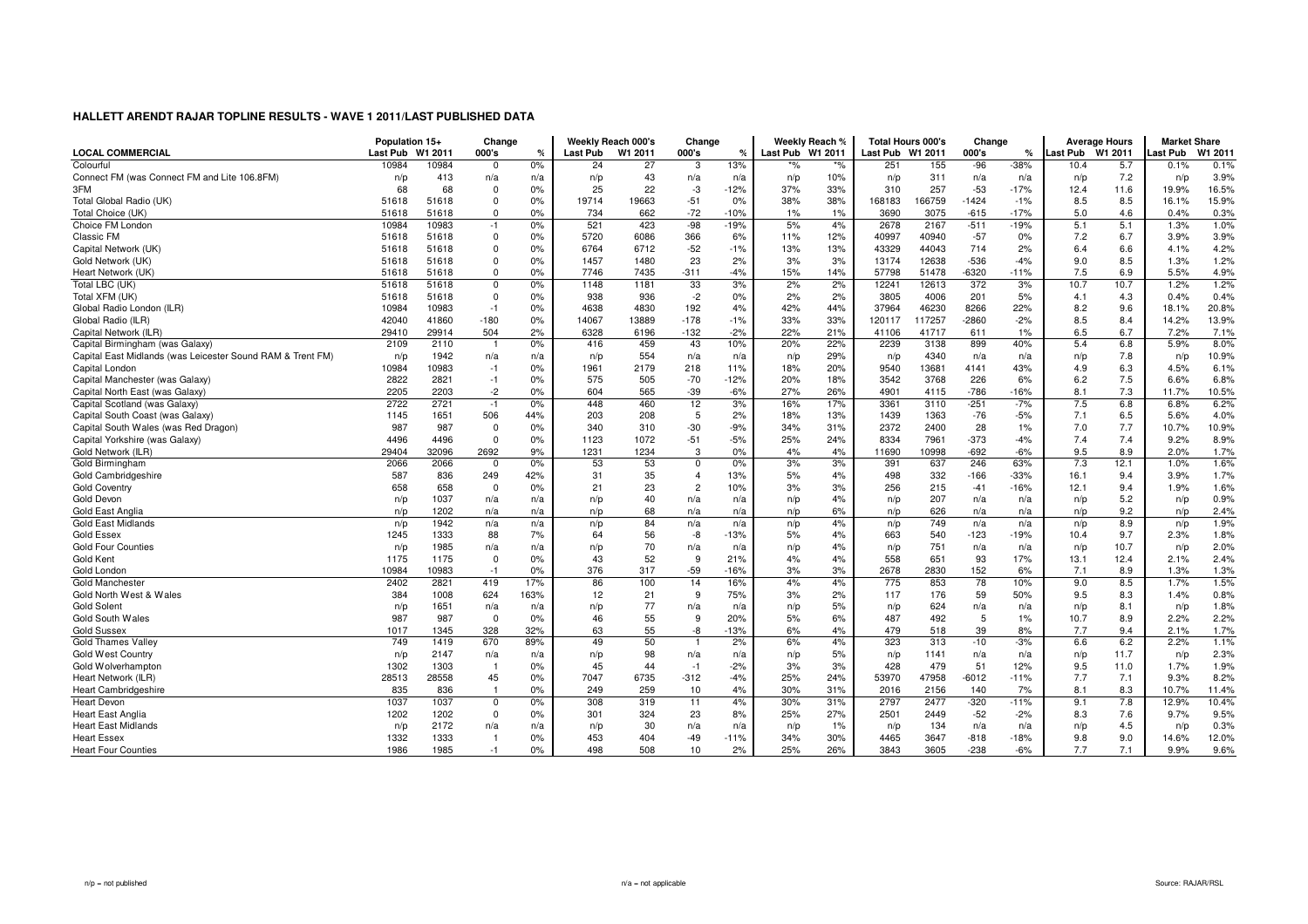|                                               | Population 15+ |         | Change         |       | Weekly Reach 000's |         | Change         |        |                 | Weekly Reach % | <b>Total Hours 000's</b> |       | Change |            |                  | <b>Average Hours</b> | <b>Market Share</b> |        |
|-----------------------------------------------|----------------|---------|----------------|-------|--------------------|---------|----------------|--------|-----------------|----------------|--------------------------|-------|--------|------------|------------------|----------------------|---------------------|--------|
| <b>LOCAL COMMERCIAL</b>                       | Last Pub       | W1 2011 | 000's          | %     | <b>Last Pub</b>    | W1 2011 | 000's          | $\%$   | <b>Last Pub</b> | W1 2011        | Last Pub W1 2011         |       | 000's  | ℀          | Last Pub W1 2011 |                      | Last Pub            | W1 201 |
| <b>Heart Kent</b>                             | 1175           | 1175    | $\Omega$       | 0%    | 393                | 389     | $-4$           | $-1%$  | 33%             | 33%            | 3067                     | 2995  | $-72$  | $-2%$      | 7.8              | 7.7                  | 11.5%               | 10.9%  |
| Heart London                                  | 10984          | 10983   | $-1$           | 0%    | 1766               | 2107    | 341            | 19%    | 16%             | 19%            | 9583                     | 10989 | 1406   | 15%        | 5.4              | 5.2                  | 4.6%                | 4.9%   |
| Heart North West and Wales                    | 1001           | 1006    | 5              | 0%    | 228                | 208     | $-20$          | $-9%$  | 23%             | 21%            | 2045                     | 1430  | $-615$ | $-30%$     | 9.0              | 6.9                  | 9.3%                | 6.7%   |
| <b>Heart Solent</b>                           | 1641           | 1651    | 10             | 1%    | 304                | 289     | $-15$          | $-5%$  | 18%             | 18%            | 1709                     | 1748  | 39     | 2%         | 5.6              | 6.0                  | 4.8%                | 5.1%   |
| <b>Heart Sussex</b>                           | 1345           | 1345    | $\mathbf 0$    | 0%    | 380                | 394     | 14             | 4%     | 28%             | 29%            | 3167                     | 2993  | $-174$ | $-5%$      | 8.3              | 7.6                  | 10.6%               | 9.8%   |
| <b>Heart Thames Valley</b>                    | 1418           | 1419    |                | 0%    | 345                | 383     | 38             | 11%    | 24%             | 27%            | 2664                     | 3024  | 360    | 14%        | 7.7              | 7.9                  | 9.7%                | 10.9%  |
| <b>Heart West Country</b>                     | 2116           | 2147    | 31             | 1%    | 661                | 670     | 9              | 1%     | 31%             | 31%            | 5868                     | 5772  | $-96$  | $-2%$      | 8.9              | 8.6                  | 12.3%               | 11.9%  |
| <b>Heart West Midlands</b>                    | 3568           | 3568    | $\Omega$       | 0%    | 764                | 822     | 58             | 8%     | 21%             | 23%            | 6214                     | 5501  | $-713$ | $-11%$     | 8.1              | 6.7                  | 9.2%                | 8.0%   |
| LBC (ILR)                                     | 10984          | 10983   | $-1$           | 0%    | 1106               | 1107    | $\overline{1}$ | 0%     | 10%             | 10%            | 10877                    | 13739 | 2862   | 26%        | 9.8              | 12.4                 | 5.2%                | 6.2%   |
| LBC 97.3                                      | 10984          | 10983   | $-1$           | 0%    | 968                | 935     | $-33$          | $-3%$  | 9%              | 9%             | 9713                     | 11326 | 1613   | <b>17%</b> | 10.0             | 12.1                 | 4.6%                | 5.1%   |
| LBC News 1152                                 | 10984          | 10983   | $-1$           | 0%    | 358                | 447     | 89             | 25%    | 3%              | 4%             | 1165                     | 2413  | 1248   | 107%       | 3.3              | 5.4                  | 0.6%                | 1.1%   |
| XFM (ILR)                                     | 13805          | 13805   | $\Omega$       | 0%    | 692                | 690     | $-2$           | 0%     | 5%              | 5%             | 2962                     | 3161  | 199    | 7%         | 4.3              | 4.6                  | 1.1%                | 1.2%   |
| <b>XFM London</b>                             | 10984          | 10983   | $-1$           | 0%    | 529                | 604     | 75             | 14%    | 5%              | 6%             | 2608                     | 2824  | 216    | 8%         | 4.9              | 4.7                  | 1.2%                | 1.3%   |
| <b>XFM Manchester</b>                         | 2822           | 2821    | $-1$           | 0%    | 150                | 135     | $-15$          | $-10%$ | 5%              | 5%             | 525                      | 540   | 15     | 3%         | 3.5              | 4.0                  | 1.0%                | 1.0%   |
| <b>Total GMG Radio</b>                        | 51618          | 51618   | $\mathbf 0$    | 0%    | 5217               | 5349    | 132            | 3%     | 10%             | 10%            | 45756                    | 46500 | 744    | 2%         | 8.8              | 8.7                  | 4.4%                | 4.4%   |
| <b>GMG Radio North West Total</b>             | 5262           | 5263    |                | 0%    | 1274               | 1284    | 10             | 1%     | 24%             | 24%            | 11770                    | 12041 | 271    | 2%         | 9.2              | 9.4                  | 11.5%               | 11.9%  |
| <b>GMG Radio North West Regional</b>          | 5224           | 5224    | $\Omega$       | 0%    | 1176               | 1171    | $-5$           | 0%     | 23%             | 22%            | 10957                    | 10869 | $-88$  | $-1%$      | 9.3              | 9.3                  | 10.8%               | 10.8%  |
| <b>GMG Radio North East</b>                   | 2228           | 2227    | $-1$           | 0%    | 591                | 630     | 39             | 7%     | 27%             | 28%            | 5545                     | 5404  | $-141$ | $-3%$      | 9.4              | 8.6                  | 13.1%               | 13.6%  |
| <b>GMG Radio Scotland</b>                     | 2885           | 2885    | $\Omega$       | 0%    | 820                | 860     | 40             | 5%     | 28%             | 30%            | 8165                     | 8389  | 224    | 3%         | 10.0             | 9.8                  | 15.8%               | 15.9%  |
| <b>Total Real Radio</b>                       | 51618          | 51618   | $\Omega$       | 0%    | 2352               | 2479    | 127            | 5%     | 5%              | 5%             | 20601                    | 21778 | 1177   | 6%         | 8.8              | 8.8                  | 2.0%                | 2.1%   |
| Real Radio (ILR Network)                      | 14784          | 14783   | $-1$           | 0%    | 2173               | 2267    | 94             | 4%     | 15%             | 15%            | 19794                    | 20635 | 841    | 4%         | 9.1              | 9.1                  | 6.9%                | 7.3%   |
| Real Radio (North East) - (was Century Radio) | 2228           | 2227    | $-1$           | 0%    | 302                | 347     | 45             | 15%    | 14%             | 16%            | 2673                     | 2637  | $-36$  | $-1%$      | 8.9              | 7.6                  | 6.3%                | 6.6%   |
| Real Radio (North West) - (was Century Radio) | 5224           | 5224    | $\Omega$       | 0%    | 451                | 472     | 21             | 5%     | 9%              | 9%             | 4453                     | 4164  | $-289$ | $-6%$      | 9.9              | 8.8                  | 4.4%                | 4.1%   |
| Real Radio (Scotland)                         | 2698           | 2697    | $-1$           | 0%    | 622                | 654     | 32             | 5%     | 23%             | 24%            | 5535                     | 5998  | 463    | 8%         | 8.9              | 9.2                  | 11.3%               | 12.2%  |
| Real Radio (Wales)                            | 1792           | 1793    |                | 0%    | 481                | 461     | $-20$          | $-4%$  | 27%             | 26%            | 3973                     | 4456  | 483    | 12%        | 8.3              | 9.7                  | 9.9%                | 11.0%  |
| Real Radio (Yorkshire)                        | 2842           | 2842    | $\Omega$       | 0%    | 317                | 334     | 17             | 5%     | 11%             | 12%            | 3160                     | 3380  | 220    | 7%         | 10.0             | 10.1                 | 5.7%                | 6.2%   |
| 96.3 Rock Radio                               | 813            | 814     | 1              | 0%    | 61                 | 69      | 8              | 13%    | 7%              | 8%             | 471                      | 515   | 44     | 9%         | 7.8              | 7.5                  | 3.4%                | 3.5%   |
| 106.1 Rock Radio                              | 2262           | 2262    | $\Omega$       | 0%    | 122                | 143     | 21             | 17%    | 5%              | 6%             | 813                      | 1172  | 359    | 44%        | 6.7              | 8.2                  | 1.9%                | 2.7%   |
| Smooth Radio UK                               | 51618          | 51618   | $\mathbf 0$    | 0%    | 3084               | 3084    | $\mathbf 0$    | 0%     | 6%              | 6%             | 23871                    | 23035 | $-836$ | $-4%$      | 7.7              | 7.5                  | 2.3%                | 2.2%   |
| Smooth Radio (ILR Network)                    | 26010          | 26010   | $\Omega$       | 0%    | 2653               | 2682    | 29             | 1%     | 10%             | 10%            | 21315                    | 20580 | $-735$ | $-3%$      | 8.0              | 7.7                  | 4.2%                | 4.1%   |
| Smooth Radio Midlands                         | 5688           | 5689    | $\overline{1}$ | 0%    | 664                | 669     | 5              | 1%     | 12%             | 12%            | 6692                     | 5940  | $-752$ | $-11%$     | 10.1             | 8.9                  | 6.1%                | 5.3%   |
| Smooth Radio (East Midlands)                  | 2161           | 2162    |                | 0%    | 335                | 324     | $-11$          | $-3%$  | 15%             | 15%            | 2938                     | 2469  | $-469$ | $-16%$     | 8.8              | 7.6                  | 6.9%                | 5.7%   |
| Smooth Radio (West Midlands)                  | 3568           | 3568    | $\Omega$       | 0%    | 332                | 349     | 17             | 5%     | 9%              | 10%            | 3761                     | 3529  | $-232$ | $-6%$      | 11.3             | 10.1                 | 5.6%                | 5.1%   |
| Smooth Radio (Glasgow)                        | 1886           | 1886    | $\Omega$       | 0%    | 245                | 261     | 16             | 7%     | 13%             | 14%            | 2158                     | 1876  | $-282$ | $-13%$     | 8.8              | 7.2                  | 6.4%                | 5.4%   |
| Smooth Radio (London)                         | 10984          | 10983   | $-1$           | 0%    | 467                | 643     | 176            | 38%    | 4%              | 6%             | 2394                     | 4114  | 1720   | 72%        | 5.1              | 6.4                  | 1.1%                | 1.8%   |
| Smooth Radio (North East)                     | 2228           | 2227    | $-1$           | 0%    | 375                | 374     | $-1$           | 0%     | 17%             | 17%            | 2872                     | 2768  | $-104$ | $-4%$      | 7.7              | 7.4                  | 6.8%                | 7.0%   |
| Smooth Radio (North West)                     | 5224           | 5224    | $\Omega$       | 0%    | 858                | 825     | $-33$          | $-4%$  | 16%             | 16%            | 6504                     | 6705  | 201    | 3%         | 7.6              | 8.1                  | 6.4%                | 6.7%   |
| <b>IOW Radio</b>                              | 121            | 121     | $\Omega$       | 0%    | 39                 | 37      | $-2$           | $-5%$  | 32%             | 31%            | 593                      | 546   | $-47$  | $-8%$      | 15.4             | 14.6                 | 16.8%               | 15.6%  |
| JACKfm Oxfordshire                            | 505            | 505     | $\mathbf 0$    | 0%    | 67                 | 75      | 8              | 12%    | 13%             | 15%            | 383                      | 398   | 15     | 4%         | 5.7              | 5.3                  | 4.4%                | 4.4%   |
| Glide FM 1079 (was Oxford's FM107.9)          | 505            | 493     | $-12$          | $-2%$ | 13                 | 20      | $\overline{7}$ | 54%    | 3%              | 4%             | 35                       | 72    | 37     | 106%       | 2.6              | 3.5                  | 0.4%                | 0.8%   |
| 106 JACKfm (Oxford)                           | 505            | 505     | $\Omega$       | 0%    | 58                 | 61      | 3              | 5%     | 12%             | 12%            | 348                      | 326   | $-22$  | $-6%$      | 6.0              | 5.4                  | 4.0%                | 3.6%   |
| 106 JACKfm/Star Radio (Bristol)               | 595            | 596     |                | 0%    | 84                 | 105     | 21             | 25%    | 14%             | 18%            | 591                      | 657   | 66     | 11%        | 7.0              | 6.3                  | 4.5%                | 4.9%   |
| 106 JACKfm (Bristol) (was Original 106)       | 595            | 596     |                | 0%    | 86                 | 102     | 16             | 19%    | 14%             | 17%            | 587                      | 569   | $-18$  | $-3%$      | 6.8              | 5.6                  | 4.3%                | 4.2%   |
| Star Radio (Bristol)                          | 462            | 462     | $\Omega$       | 0%    | 31                 | 33      | $\overline{c}$ | 6%     | 7%              | 7%             | 174                      | 180   | 6      | 3%         | 5.6              | 5.5                  | 1.7%                | 1.7%   |
| Kingdom FM                                    | 286            | 286     | $\Omega$       | 0%    | 71                 | 76      | 5              | 7%     | 25%             | 27%            | 535                      | 550   | 15     | 3%         | 7.6              | 7.2                  | 10.2%               | 10.6%  |
| kmfm Group                                    | 1029           | 1029    | $\Omega$       | 0%    | 178                | 184     | 6              | 3%     | 17%             | 18%            | 1454                     | 1471  | 17     | 1%         | 8.2              | 8.0                  | 6.1%                | 6.0%   |
| kmfm East                                     | 506            | 506     | $\Omega$       | 0%    | 104                | 106     | $\overline{c}$ | 2%     | 21%             | 21%            | 1033                     | 892   | $-141$ | $-14%$     | 9.9              | 8.5                  | 8.5%                | 7.3%   |
| kmfm West                                     | 523            | 523     | $\Omega$       | 0%    | 74                 | 79      | -5             | 7%     | 14%             | 15%            | 422                      | 579   | 157    | 37%        | 5.7              | 7.4                  | 3.6%                | 4.7%   |
| Lincs FM Group                                | 2701           | 2700    | $-1$           | 0%    | 672                | 656     | $-16$          | $-2%$  | 25%             | 24%            | 7348                     | 6552  | $-796$ | $-11%$     | 10.9             | 10.0                 | 12.7%               | 11.4%  |
| Lincs FM 102.2                                | 911            | 910     | $-1$           | 0%    | 317                | 342     | 25             | 8%     | 35%             | 38%            | 4233                     | 4127  | $-106$ | $-3%$      | 13.3             | 12.1                 | 21.4%               | 20.6%  |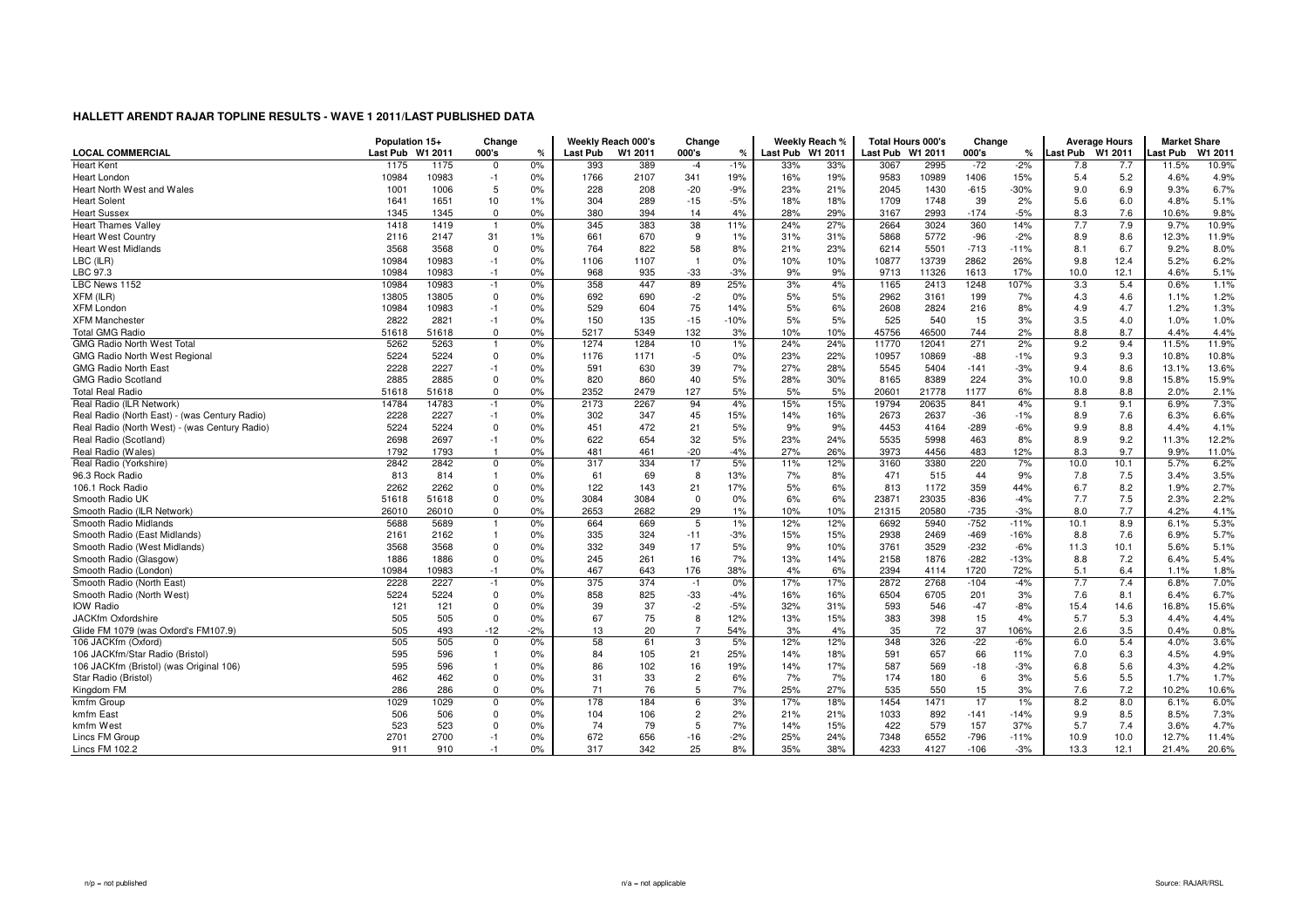|                                                | Population 15+   |       | Change         |       |                 | Weekly Reach 000's | Change         |              |          | Weekly Reach % | <b>Total Hours 000's</b> |            | Change      |               | <b>Average Hours</b> |      | <b>Market Share</b> |              |
|------------------------------------------------|------------------|-------|----------------|-------|-----------------|--------------------|----------------|--------------|----------|----------------|--------------------------|------------|-------------|---------------|----------------------|------|---------------------|--------------|
| <b>LOCAL COMMERCIAL</b>                        | Last Pub W1 2011 |       | 000's          | %     | <b>Last Pub</b> | W1 2011            | 000's          | $\%$         | Last Pub | W1 2011        | Last Pub W1 2011         |            | 000's       | ℀             | Last Pub W1 2011     |      | Last Pub            | W1 2011      |
| Oak FM                                         | 314              | 315   |                | 0%    | 36              | 36                 | 0              | 0%           | 12%      | 11%            | 200                      | 237        | 37          | 19%           | 5.5                  | 6.6  | 3.2%                | 3.8%         |
| Lincs FM Group Yorkshire                       | 1492             | 1492  | $\Omega$       | 0%    | 307             | 285                | $-22$          | $-7%$        | 21%      | 19%            | 2651                     | 2432       | $-219$      | $-8%$         | 8.6                  | 8.5  | 8.9%                | 8.0%         |
| Dearne FM                                      | 229              | 229   | 0              | 0%    | 54              | 53                 | $-1$           | $-2%$        | 23%      | 23%            | 439                      | 501        | 62          | 14%           | 8.2                  | 9.4  | 10.1%               | 11.4%        |
| <b>KCFM 99.8</b>                               | 445              | 446   | $\overline{1}$ | 0%    | 70              | 63                 | $-7$           | $-10%$       | 16%      | 14%            | 678                      | 564        | $-114$      | $-17%$        | 9.7                  | 8.9  | 6.9%                | 5.8%         |
| <b>Ridings FM</b>                              | 294              | 294   | $\mathbf 0$    | 0%    | 40              | 39                 | $-1$           | $-3%$        | 14%      | 13%            | 252                      | 286        | 34          | 13%           | 6.2                  | 7.3  | 4.7%                | 4.9%         |
| <b>Rother FM</b>                               | 207              | 206   | $-1$           | 0%    | 38              | 34                 | $-4$           | $-11%$       | 18%      | 17%            | 291                      | 258        | $-33$       | $-11%$        | 7.7                  | 7.6  | 7.2%                | 6.3%         |
| Trax FM                                        | 365              | 365   | $\Omega$       | 0%    | 106             | 95                 | $-11$          | $-10%$       | 29%      | 26%            | 991                      | 822        | $-169$      | $-17%$        | 9.3                  | 8.7  | 13.7%               | 10.8%        |
| The Local Radio Company Group Total            | 1985             | 1985  | $\Omega$       | 0%    | 538             | 532                | -6             | $-1%$        | 27%      | 27%            | 4288                     | 4501       | 213         | 5%            | 8.0                  | 8.5  | 10.9%               | 11.2%        |
| 2BR                                            | 194              | 195   |                | 1%    | 64              | 59                 | $-5$           | $-8%$        | 33%      | 30%            | 460                      | 518        | 58          | 13%           | 7.2                  | 8.8  | 13.3%               | 14.2%        |
| Minster FM                                     | 305              | 305   | $\Omega$       | 0%    | 87              | 86                 | $-1$           | $-1%$        | 29%      | 28%            | 501                      | 549        | 48          | 10%           | 5.7                  | 6.4  | 7.8%                | 8.8%         |
| Mix 96                                         | 124              | 123   | $-1$           | $-1%$ | 45              | 42                 | -3             | $-7%$        | 37%      | 34%            | 329                      | 299        | $-30$       | $-9%$         | 7.3                  | 7.1  | 12.9%               | 11.6%        |
| Spire FM                                       | 114              | 113   | $-1$           | $-1%$ | 43              | 44                 | $\overline{1}$ | 2%           | 38%      | 39%            | 421                      | 430        | 9           | 2%            | 9.9                  | 9.7  | 16.4%               | 15.8%        |
| Spirit FM                                      | 211              | 211   | $\Omega$       | 0%    | 53              | 57                 | $\overline{4}$ | 8%           | 25%      | 27%            | 502                      | 550        | 48          | 10%           | 9.5                  | 9.6  | 11.4%               | 11.8%        |
| <b>Star North East</b>                         | 380              | 380   | 0              | 0%    | 40              | 42                 | $\overline{c}$ | 5%           | 11%      | 11%            | 372                      | 367        | $-5$        | $-1%$         | 9.2                  | 8.8  | 5.2%                | 5.1%         |
| Star NE - North (was Durham FM)                | 210              | 211   |                | 0%    | 19              | 19                 | $\mathbf 0$    | 0%           | 9%       | 9%             | 201                      | 147        | $-54$       | $-27%$        | 10.5                 | 7.6  | 5.3%                | 4.0%         |
| Star NE - South (was Alpha 103.2)              | 170              | 169   | $-1$           | $-1%$ | 21              | 22                 |                | 5%           | 12%      | 13%            | 170                      | 220        | 50          | 29%           | 8.0                  | 9.9  | 5.0%                | 6.2%         |
| 97.2 Stray FM                                  | 148              | 148   | $\Omega$       | 0%    | 48              | 51                 | 3              | 6%           | 33%      | 34%            | 314                      | 361        | 47          | 15%           | 6.5                  | 7.1  | 11.5%               | 12.8%        |
| Sun FM                                         | 271              | 271   | $\Omega$       | 0%    | 71              | 70                 | $-1$           | $-1%$        | 26%      | 26%            | 641                      | 650        | 9           | 1%            | 9.1                  | 9.3  | 13.6%               | 13.7%        |
| Wessex FM                                      | 121              | 122   | $\overline{1}$ | 1%    | 42              | 43                 | $\overline{1}$ | 2%           | 35%      | 35%            | 342                      | 412        | 70          | 20%           | 8.2                  | 9.7  | 12.9%               | 15.4%        |
| Yorkshire Coast Radio                          | 118              | 117   | $-1$           | $-1%$ | 45              | 40                 | $-5$           | $-11%$       | 38%      | 34%            | 406                      | 365        | $-41$       | -10%          | 9.1                  | 9.1  | 15.3%               | 13.9%        |
| Radio Mansfield 103.2                          | 156              | 156   | $\Omega$       | 0%    | 38              | 37                 | $-1$           | $-3%$        | 25%      | 24%            | 344                      | 361        | 17          | 5%            | 9.0                  | 9.7  | 11.1%               | 11.6%        |
| Manx Radio                                     | 68               | 68    | $\Omega$       | 0%    | 36              | 37                 | $\overline{1}$ | 3%           | 53%      | 55%            | 460                      | 457        | -3          | $-1%$         | 12.8                 | 12.3 | 29.6%               | 29.3%        |
| <b>Midwest Radio</b>                           | 197              | 197   | $\Omega$       | 0%    | 36              | 40                 | $\overline{4}$ | 11%          | 18%      | 20%            | 484                      | 500        | 16          | 3%            | 13.6                 | 12.6 | 11.0%               | 10.9%        |
| Northern Media Group                           | 573              | 573   | $\mathbf 0$    | 0%    | 143             | 139                | $-4$           | $-3%$        | 25%      | 24%            | 1097                     | 967        | $-130$      | $-12%$        | 7.7                  | 6.9  | 9.8%                | 8.6%         |
| Five FM                                        | 82               | 83    | $\overline{1}$ | 1%    | 23              | 23                 | $\mathbf 0$    | 0%           | 28%      | 28%            | 190                      | 205        | 15          | 8%            | 8.1                  | 8.8  | 11.9%               | 12.3%        |
| Q102.9FM/Q97.2FM/Q101.2FM                      | 296              | 297   |                | 0%    | 87              | 86                 | $-1$           | $-1%$        | 29%      | 29%            | 679                      | 604        | $-75$       | $-11%$        | 7.9                  | 7.0  | 11.4%               | 10.3%        |
| Seven FM                                       | 147              | 146   | $-1$           | $-1%$ | 17              | 17                 | $\mathbf 0$    | 0%           | 12%      | 12%            | 104                      | 79         | $-25$       | $-24%$        | 6.1                  | 4.5  | 3.7%                | 2.8%         |
| Six FM                                         | 94               | 93    | $-1$           | $-1%$ | 16              | 13                 | -3             | $-19%$       | 17%      | 14%            | 124                      | 80         | $-44$       | $-35%$        | 7.6                  | 6.0  | 7.0%                | 4.5%         |
| Original 106 (Aberdeen)                        | 312              | 312   | $\mathbf 0$    | 0%    | 42              | 45                 | 3              | 7%           | 14%      | 14%            | 238                      | 279        | 41          | 17%           | 5.6                  | 6.2  | 4.0%                | 4.6%         |
| <b>Total Orion Midlands</b>                    | 5866             | 5867  | $\overline{1}$ | 0%    | 1322            | 1398               | 76             | 6%           | 23%      | 24%            | 9801                     | 10365      | 564         | 6%            | 7.4                  | 7.4  | 8.6%                | 8.9%         |
| Orion Midlands FM                              | 5866             | 5867  | -1             | 0%    | 1249            | 1326               | 77             | 6%           | 21%      | 23%            | 8940                     | 9219       | 279         | 3%            | 7.2                  | 7.0  | 7.8%                | 7.9%         |
| Gem 106 (was Heart 106 FM East Midlands)       | 2171             | 2171  | $\Omega$       | 0%    | 460             | 470                | 10             | 2%           | 21%      | 22%            | 3190                     | 3642       | 452         | 14%           | 6.9                  | 7.7  | 7.3%                | 8.2%         |
| Orion West Midlands                            | 3788             | 3788  | $\Omega$       | 0%    | 866             | 935                | 69             | 8%           | 23%      | 25%            | 6611                     | 6723       | 112         | 2%            | 7.6                  | 7.2  | 9.1%                | 9.1%         |
| Orion West Midlands FM                         | 3788             | 3788  | $\Omega$       | 0%    | 793             | 862                | 69             | 9%           | 21%      | 23%            | 5749                     | 5577       | $-172$      | $-3%$         | 7.2                  | 6.5  | 7.9%                | 7.6%         |
| Beacon Radio                                   | 1302             | 1303  |                | 0%    | 257             | 240                | $-17$          | $-7%$        | 20%      | 18%            | 1915                     | 1683       | $-232$      | $-12%$        | 7.4                  | 7.0  | 7.5%                | 6.7%         |
| 96.4 BRMB                                      | 2066             | 2066  | $\mathbf 0$    | 0%    | 324             | 404                | 80             | 25%          | 16%      | 20%            | 1752                     | 1968       | 216         | 12%           | 5.4                  | 4.9  | 4.7%                | 5.1%         |
| Mercia                                         | 658              | 658   | $\Omega$       | 0%    | 143             | 139                | $-4$           | $-3%$        | 22%      | 21%            | 1217                     | 1273       | 56          | 5%            | 8.5                  | 9.1  | 9.0%                | 9.6%         |
| Wyvern FM                                      | 498              | 498   | $\mathbf 0$    | 0%    | 112             | 113                | $\overline{1}$ | 1%           | 23%      | 23%            | 800                      | 769        | $-31$       | $-4%$         | 7.1                  | 6.8  | 8.1%                | 7.8%         |
| Gold Birmingham                                | 2066             | 2066  | $\mathbf 0$    | 0%    | 53              | 53                 | $\mathbf{0}$   | 0%           | 3%       | 3%             | 391                      | 637        | 246         | 63%           | 7.3                  | 12.1 | 1.0%                | 1.6%         |
|                                                | 658              | 658   | $\Omega$       | 0%    |                 |                    |                |              |          |                |                          |            |             |               |                      |      |                     |              |
| <b>Gold Coventry</b>                           |                  | 1303  |                |       | 21<br>45        | 23<br>44           | $\overline{c}$ | 10%<br>$-2%$ | 3%       | 3%<br>3%       | 256<br>428               | 215<br>479 | $-41$<br>51 | $-16%$<br>12% | 12.1<br>9.5          | 9.4  | 1.9%                | 1.6%<br>1.9% |
| Gold Wolverhampton                             | 1302             |       |                | 0%    |                 |                    | $-1$           |              | 3%       |                |                          |            |             |               |                      | 11.0 | 1.7%                |              |
| Premier Christian Radio                        | 10984            | 10983 | $-1$           | 0%    | 164             | 135                | $-29$          | $-18%$       | 1%       | 1%             | 1833                     | 808        | $-1025$     | $-56%$        | 11.2                 | 6.0  | 0.9%                | 0.4%         |
| Reading 107 FM                                 | 227              | 227   | $\Omega$       | 0%    | 23              | 26                 | 3              | 13%          | 10%      | 11%            | 168                      | 174        | 6           | 4%            | 7.2                  | 6.7  | 4.6%                | 4.7%         |
| 96.2 The Revolution                            | 511              | 510   | $-1$           | 0%    | 22              | 35                 | 13             | 59%          | 4%       | 7%             | 186                      | 380        | 194         | 104%          | 8.3                  | 10.8 | 2.0%                | 3.9%         |
| Southend & Chelmsford Radio                    | 235              | 483   | 248            | 106%  | 20              | 51                 | 31             | 155%         | 9%       | 11%            | 141                      | 329        | 188         | 133%          | 6.9                  | 6.4  | 2.8%                | 2.9%         |
| Southwest Local Radio Group (Palm & Exeter FM) | 532              | 533   | -1             | 0%    | 67              | 65                 | $-2$           | $-3%$        | 13%      | 12%            | 527                      | 480        | $-47$       | $-9%$         | 7.9                  | 7.4  | 4.6%                | 4.0%         |
| Exeter FM                                      | 304              | 305   | -1             | 0%    | 30              | 27                 | -3             | $-10%$       | 10%      | 9%             | 194                      | 158        | $-36$       | $-19%$        | 6.6                  | 5.9  | 2.8%                | 2.2%         |
| Palm FM                                        | 228              | 228   | n              | 0%    | 37              | 38                 | $\mathbf{1}$   | 3%           | 16%      | 17%            | 333                      | 322        | $-11$       | $-3%$         | 8.9                  | 8.4  | 7.2%                | 6.7%         |
| 107.5 Sovereign Radio                          | 151              | 151   | $\Omega$       | 0%    | 26              | 26                 | $\Omega$       | 0%           | 17%      | 17%            | 143                      | 177        | 34          | 24%           | 5.4                  | 6.8  | 4.1%                | 4.9%         |
| The Sunrise Group                              | 51618            | 51618 | $\Omega$       | 0%    | 586             | 562                | $-24$          | $-4%$        | $1\%$    | 1%             | 4877                     | 4836       | $-41$       | $-1%$         | 8.3                  | 8.6  | 0.5%                | 0.5%         |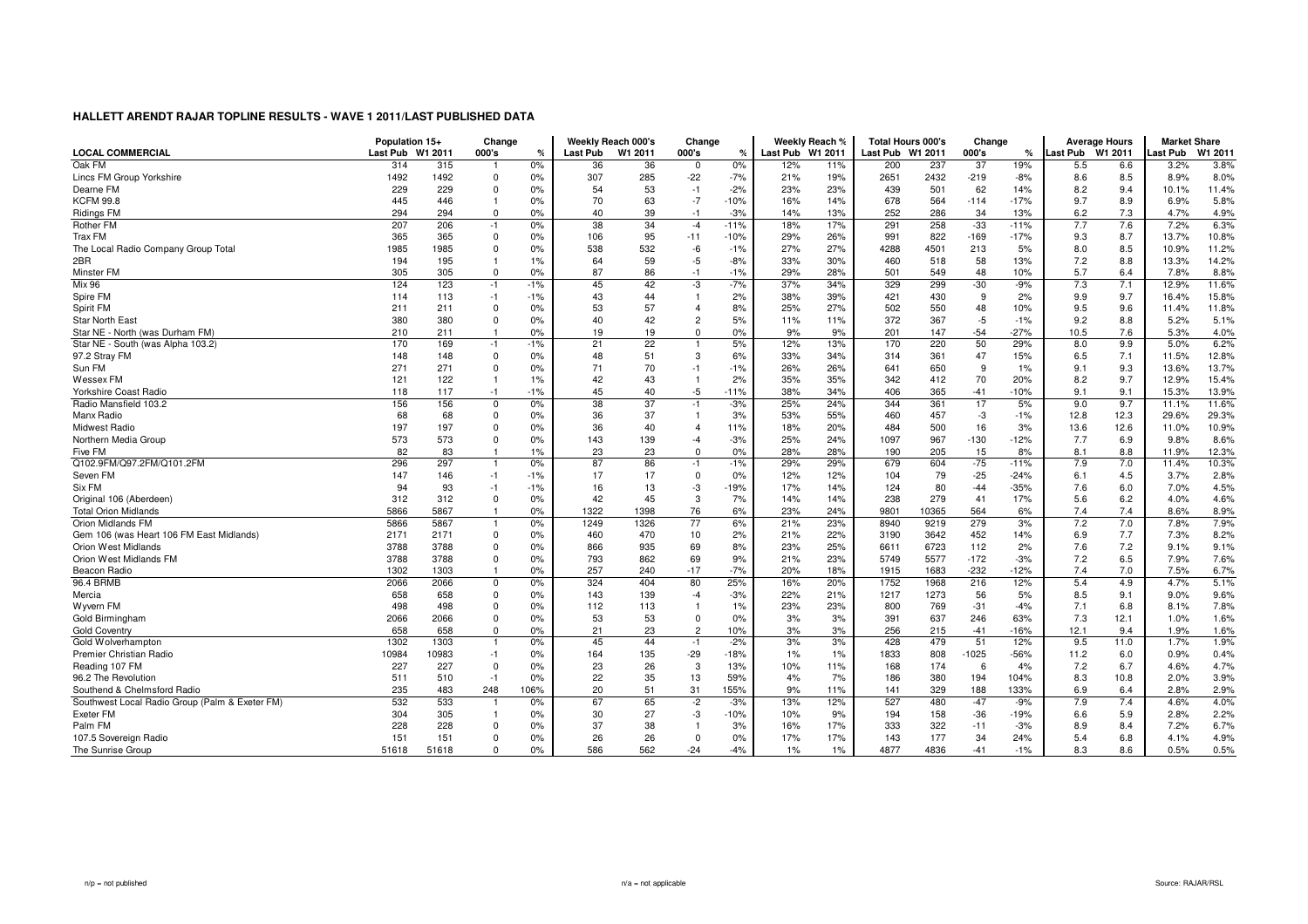| <b>LOCAL COMMERCIAL</b>                              | Population 15+<br>Last Pub | W1 2011 | Change<br>000's | %     | <b>Last Pub</b> | Weekly Reach 000's<br>W1 2011 | Change<br>000's | $\%$   | Last Pub W1 2011 | Weekly Reach % | Last Pub W1 2011 | <b>Total Hours 000's</b> | Change<br>000's | ℀      | Last Pub W1 2011 | <b>Average Hours</b> | <b>Market Share</b><br>Last Pub | W1 2011 |
|------------------------------------------------------|----------------------------|---------|-----------------|-------|-----------------|-------------------------------|-----------------|--------|------------------|----------------|------------------|--------------------------|-----------------|--------|------------------|----------------------|---------------------------------|---------|
| Buzz Asia 963 & 972AM                                | 10984                      | 10984   | 0               | 0%    | 113             | 111                           | $-2$            | $-2%$  | 1%               | 1%             | 548              | 468                      | $-80$           | $-15%$ | 4.9              | 4.2                  | 0.3%                            | 0.2%    |
| Kismat Radio 1035 (Greater London)                   | 10984                      | 10983   | $-1$            | 0%    | 164             | 108                           | $-56$           | $-34%$ | 1%               | 1%             | 907              | 734                      | $-173$          | $-19%$ | 5.5              | 6.8                  | 0.4%                            | 0.3%    |
| Sunrise Radio (Greater London)                       | 10984                      | 10983   | $-1$            | 0%    | 371             | 336                           | $-35$           | $-9%$  | 3%               | 3%             | 3033             | 2431                     | $-602$          | $-20%$ | 8.2              | 7.2                  | 1.4%                            | 1.1%    |
| Sunrise Radio National                               | 51618                      | 51618   | $\Omega$        | 0%    | 481             | 469                           | $-12$           | $-2%$  | 1%               | 1%             | 3500             | 3490                     | $-10$           | 0%     | 7.3              | 7.4                  | 0.3%                            | 0.3%    |
| Time FM 106.6                                        | 284                        | 284     | $\Omega$        | 0%    | 19              | 21                            | $\overline{c}$  | 11%    | 7%               | 7%             | 166              | 206                      | 40              | 24%    | 8.6              | 9.9                  | 3.1%                            | 3.7%    |
| Tindle Radio Group                                   | 1363                       | 1364    |                 | 0%    | 338             | 342                           | $\overline{4}$  | 1%     | 25%              | 25%            | 3409             | 3482                     | 73              | 2%     | 10.1             | 10.2                 | 11.5%                           | 11.6%   |
|                                                      |                            |         |                 |       |                 |                               |                 |        |                  |                |                  |                          |                 |        |                  |                      |                                 |         |
| Kestrel FM (North and South)                         | 230                        | 231     |                 | 0%    | 54              | 50                            | $-4$            | $-7%$  | 24%              | 22%            | 480              | 422                      | $-58$           | $-12%$ | 8.8              | 8.4                  | 9.4%                            | 8.0%    |
| KESTREL FM - was Delta Radio                         | 94                         | 94      | $\Omega$        | 0%    | 19              | 18                            | $-1$            | $-5%$  | 20%              | 19%            | 133              | 123                      | $-10$           | $-8%$  | 7.0              | 7.0                  | 7.1%                            | 6.8%    |
| <b>Kestrel FM</b>                                    | 136                        | 137     |                 | 1%    | 35              | 32                            | -3              | $-9%$  | 26%              | 24%            | 347              | 299                      | $-48$           | $-14%$ | 9.8              | 9.2                  | 10.7%                           | 8.6%    |
| Tindle Radio Anglia                                  | 1005                       | 1005    | $\Omega$        | 0%    | 214             | 223                           | 9               | 4%     | 21%              | 22%            | 2132             | 2270                     | 138             | 6%     | 10.0             | 10.2                 | 9.7%                            | 10.3%   |
| THE BEACH                                            | 186                        | 185     | $-1$            | $-1%$ | 55              | 57                            | $\overline{c}$  | 4%     | 30%              | 31%            | 546              | 529                      | $-17$           | $-3%$  | 9.9              | 9.3                  | 14.8%                           | 14.3%   |
| Dream 100                                            | 142                        | 144     | $\overline{c}$  | 1%    | 49              | 49                            | $\mathbf 0$     | 0%     | 34%              | 34%            | 729              | 756                      | 27              | 4%     | 15.0             | 15.5                 | 20.0%                           | 20.8%   |
| North Norfolk Radio                                  | 93                         | 92      | $-1$            | $-1%$ | 21              | 22                            |                 | 5%     | 23%              | 24%            | 221              | 248                      | 27              | 12%    | 10.4             | 11.2                 | 10.9%                           | 11.3%   |
| Radio NORWICH 99.9                                   | 329                        | 329     | $\Omega$        | 0%    | 51              | 51                            | $\Omega$        | 0%     | 16%              | 16%            | 330              | 322                      | -8              | $-2%$  | 6.4              | 6.3                  | 4.5%                            | 4.5%    |
| Town 102 FM                                          | 278                        | 279     | $\overline{1}$  | 0%    | 38              | 44                            | 6               | 16%    | 13%              | 16%            | 308              | 415                      | 107             | 35%    | 8.2              | 9.3                  | 5.2%                            | 6.9%    |
| Channel 103 FM                                       | 76                         | 76      | $\mathbf 0$     | 0%    | 43              | 42                            | $-1$            | $-2%$  | 57%              | 55%            | 461              | 453                      | -8              | $-2%$  | 10.7             | 10.8                 | 31.0%                           | 28.6%   |
| Island FM 104.7                                      | 52                         | 52      | $\Omega$        | 0%    | 27              | 27                            | $\mathbf 0$     | 0%     | 52%              | 52%            | 336              | 337                      | $\overline{1}$  | 0%     | 12.4             | 12.6                 | 32.6%                           | 34.3%   |
| <b>Total Touch Radio Network</b>                     | 981                        | 981     | $\Omega$        | 0%    | 138             | 138                           | $\mathbf 0$     | 0%     | 14%              | 14%            | 1119             | 1055                     | $-64$           | $-6%$  | 8.1              | 7.6                  | 5.6%                            | 5.4%    |
| 107.6 Banbury Sound                                  | 84                         | 83      | $-1$            | $-1%$ | 17              | 15                            | $-2$            | $-12%$ | 20%              | 18%            | 177              | 144                      | $-33$           | $-19%$ | 10.6             | 9.3                  | 9.9%                            | 8.3%    |
| Rugby FM                                             | 71                         | 71      | $\Omega$        | 0%    | 20              | 20                            | $\mathbf 0$     | 0%     | 29%              | 28%            | 211              | 206                      | $-5$            | $-2%$  | 10.3             | 10.3                 | 14.1%                           | 13.8%   |
| <b>Touchradio Staffs</b>                             | 249                        | 250     |                 | 0%    | 30              | 28                            | $-2$            | $-7%$  | 12%              | 11%            | 283              | 232                      | $-51$           | $-18%$ | 9.5              | 8.3                  | 5.6%                            | 4.6%    |
| 96.2FM Touchradio - Coventry                         | 288                        | 287     | $-1$            | 0%    | 29              | 31                            | $\overline{c}$  | 7%     | 10%              | 11%            | 173              | 179                      | 6               | 3%     | 5.9              | 5.8                  | 3.4%                            | 3.3%    |
| 102FM Touchradio - Warks, Worcs, Cotswolds           | 288                        | 289     |                 | 0%    | 34              | 38                            | $\overline{4}$  | 12%    | 12%              | 13%            | 224              | 254                      | 30              | 13%    | 6.6              | 6.7                  | 3.5%                            | 4.2%    |
| 107.3 Touchradio - Warwick                           | 133                        | 133     | $\Omega$        | 0%    | 10              | 8                             | $-2$            | $-20%$ | 8%               | 6%             | 52               | 41                       | $-11$           | $-21%$ | 5.1              | 5.0                  | 1.9%                            | 1.6%    |
| Total Town and Country Broadcasting                  | 51618                      | 51618   | $\Omega$        | 0%    | 482             | 488                           | 6               | 1%     | $1\%$            | 1%             | 2751             | 2728                     | $-23$           | $-1%$  | 5.7              | 5.6                  | 0.3%                            | 0.3%    |
| <b>NME Radio</b>                                     | 51618                      | 51618   | $\Omega$        | 0%    | 235             | 190                           | $-45$           | $-19%$ | $*$ %            | $*$ %          | 684              | 471                      | $-213$          | $-31%$ | 2.9              | 2.5                  | 0.1%                            | $*$ %   |
| Town and Country Broadcasting (South and West Wales) | 1585                       | 1585    | $\Omega$        | 0%    | 257             | 270                           | 13              | 5%     | 16%              | 17%            | 1987             | 1996                     | 9               | 0%     | 7.7              | 7.4                  | 5.9%                            | 5.9%    |
| 102.1 Bay Radio                                      | 458                        | 457     | $-1$            | 0%    | 36              | 42                            | 6               | 17%    | 8%               | 9%             | 234              | 229                      | $-5$            | $-2%$  | 6.5              | 5.4                  | 2.4%                            | 2.4%    |
| 106.3 Bridge FM                                      | 123                        | 124     | $\overline{1}$  | 1%    | 36              | 40                            | $\overline{4}$  | 11%    | 29%              | 32%            | 277              | 292                      | 15              | 5%     | 7.7              | 7.3                  | 10.3%                           | 10.7%   |
| 97.1 Radio Carmarthenshire                           | 128                        | 127     | $-1$            | $-1%$ | 41              | 39                            | $-2$            | $-5%$  | 32%              | 30%            | 350              | 308                      | $-42$           | $-12%$ | 8.6              | 7.9                  | 13.1%                           | 11.6%   |
| Nation Radio                                         | 1410                       | 1410    | $\Omega$        | 0%    | 136             | 99                            | $-37$           | $-27%$ | 10%              | 7%             | 806              | 417                      | $-389$          | $-48%$ | 5.9              | 4.2                  | 2.5%                            | 1.3%    |
| 102.5 Radio Pembrokeshire                            | 94                         | 94      | $\Omega$        | 0%    | 39              | 41                            | $\overline{c}$  | 5%     | 42%              | 44%            | 405              | 483                      | 78              | 19%    | 10.4             | 11.7                 | 21.2%                           | 22.3%   |
| <b>Total UKRD</b>                                    | 1446                       | 1630    | 184             | 13%   | 392             | 417                           | 25              | 6%     | 27%              | 26%            | 3814             | 3696                     | $-118$          | $-3%$  | 9.7              | 8.9                  | 11.9%                           | 10.4%   |
| 107 The Bee                                          | 184                        | 184     | $\Omega$        | 0%    | 27              | 23                            | $-4$            | $-15%$ | 15%              | 13%            | 249              | 259                      | 10              | 4%     | 9.1              | 11.1                 | 8.0%                            | 8.6%    |
| Pirate FM                                            | 483                        | 482     | $-1$            | 0%    | 148             | 151                           | 3               | 2%     | 31%              | 31%            | 1558             | 1629                     | 71              | 5%     | 10.5             | 10.8                 | 13.9%                           | 14.4%   |
| The County Sound Radio Network                       | 541                        | 542     |                 | 0%    | 163             | 147                           | $-16$           | $-10%$ | 30%              | 27%            | 1536             | 1122                     | $-414$          | $-27%$ | 9.4              | 7.6                  | 13.0%                           | 9.5%    |
| County Sound 1566                                    | 541                        | 542     | $\mathbf{1}$    | 0%    | 10              | 9                             | $-1$            | $-10%$ | 2%               | 2%             | 51               | 49                       | $-2$            | $-4%$  | 4.9              | 5.5                  | 0.4%                            | 0.4%    |
| 96.4 Eagle Radio                                     | 541                        | 542     |                 | 0%    | 157             | 143                           | $-14$           | $-9%$  | 29%              | 26%            | 1485             | 1073                     | $-412$          | $-28%$ | 9.5              | 7.5                  | 12.6%                           | 9.0%    |
| <b>Total UKRD East</b>                               | 421                        | 421     | $\Omega$        | 0%    | 86              | 87                            | $\overline{1}$  | 1%     | 20%              | 21%            | 703              | 686                      | $-17$           | $-2%$  | 8.2              | 7.9                  | 7.3%                            | 6.9%    |
| <b>KL.FM 96.7</b>                                    | 152                        | 151     | $-1$            | $-1%$ | 47              | 46                            | $-1$            | $-2%$  | 31%              | 31%            | 497              | 386                      | $-111$          | $-22%$ | 10.6             | 8.3                  | 14.8%                           | 11.6%   |
| Star Radio in Cambridge                              | 271                        | 269     | $-2$            | $-1%$ | 28              | 32                            | $\overline{4}$  | 14%    | 10%              | 12%            | 201              | 245                      | 44              | 22%    | 7.3              | 7.8                  | 3.4%                            | 3.9%    |
| UTV Radio (inc. talkSPORT)                           | 51618                      | 51618   | $\Omega$        | 0%    | 4174            | 4406                          | 232             | 6%     | 8%               | 9%             | 34937            | 35141                    | 204             | 1%     | 8.4              | 8.0                  | 3.3%                            | 3.3%    |
| UTV Radio (excl. talkSPORT)                          | 6096                       | 6097    |                 | 0%    | 1308            | 1431                          | 123             | 9%     | 21%              | 23%            | 12249            | 12330                    | 81              | 1%     | 9.4              | 8.6                  | 9.9%                            | 10.0%   |
| 107.6 Juice FM                                       | 954                        | 955     |                 | 0%    | 164             | 175                           | 11              | 7%     | 17%              | 18%            | 1495             | 1191                     | $-304$          | $-20%$ | 9.1              | 6.8                  | 7.9%                            | 6.3%    |
| Peak 107 FM                                          | 414                        | 414     | $\Omega$        | 0%    | 85              | 91                            | 6               | 7%     | 21%              | 22%            | 873              | 895                      | 22              | 3%     | 10.3             | 9.8                  | 11.3%                           | 11.2%   |
| The Pulse/Pulse 2                                    | 853                        | 854     |                 | 0%    | 173             | 189                           | 16              | 9%     | 20%              | 22%            | 1402             | 1557                     | 155             | 11%    | 8.1              | 8.2                  | 8.3%                            | 9.7%    |
| The Pulse                                            | 853                        | 854     |                 | 0%    | 163             | 176                           | 13              | 8%     | 19%              | 21%            | 1231             | 1215                     | $-16$           | $-1%$  | 7.6              | 6.9                  | 7.2%                            | 7.6%    |
| Pulse <sub>2</sub>                                   | 853                        | 854     |                 | 0%    | 41              | 53                            | 12              | 29%    | 5%               | 6%             | 171              | 342                      | 171             | 100%   | 4.2              | 6.4                  | 1.0%                            | 2.1%    |
| Signal One & Signal Two                              | 773                        | 774     |                 | 0%    | 281             | 294                           | 13              | 5%     | 36%              | 38%            | 3172             | 3054                     | $-118$          | $-4%$  | 11.3             | 10.4                 | 18.6%                           | 17.8%   |
| Signal One                                           | 773                        | 774     |                 | 0%    | 264             | 272                           | 8               | 3%     | 34%              | 35%            | 2664             | 2501                     | $-163$          | $-6%$  | 10.1             | 9.2                  | 15.7%                           | 14.6%   |
|                                                      |                            |         |                 |       |                 |                               |                 |        |                  |                |                  |                          |                 |        |                  |                      |                                 |         |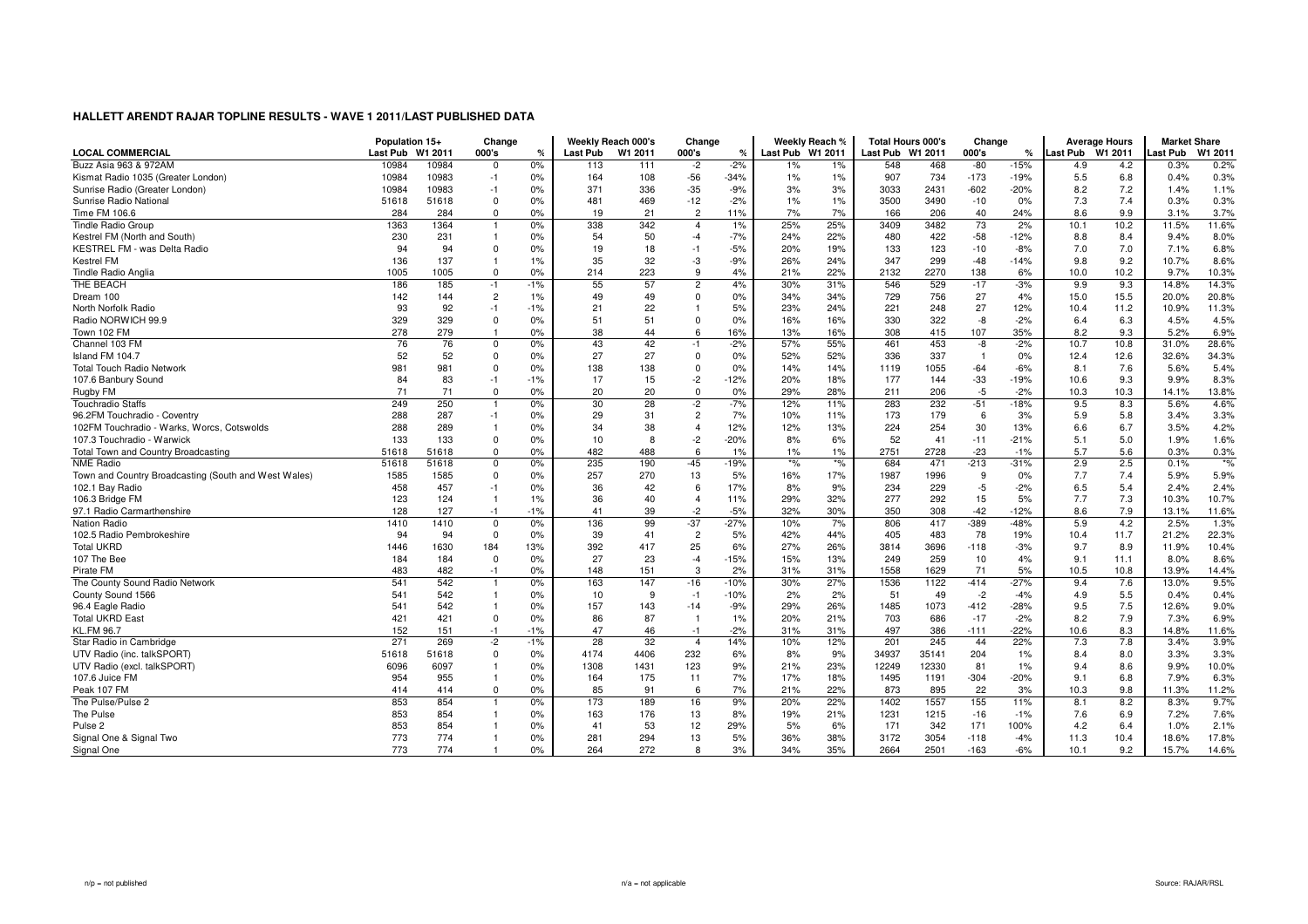|                                      | Population 15+   |      | Change |    |          | Weekly Reach 000's | Change |       |          | Weekly Reach % |                  | Total Hours 000's | Change |       |          | <b>Average Hours</b> | <b>Market Share</b> |       |
|--------------------------------------|------------------|------|--------|----|----------|--------------------|--------|-------|----------|----------------|------------------|-------------------|--------|-------|----------|----------------------|---------------------|-------|
| <b>LOCAL COMMERCIAL</b>              | Last Pub W1 2011 |      | 000's  |    | Last Pub | W1 2011            | 000's  |       | Last Pub | W1 2011        | Last Pub W1 2011 |                   | 000's  |       | Last Pub | W1 2011              | Last Pub W1 2011    |       |
| Signal Two                           | 773              | 774  |        | 0% | 63       |                    |        | 10%   | 8%       | 9%             | 508              | 553               | 45     | 9%    | 8.1      | 8.1                  | 3.0%                | 3.2%  |
| Total Swansea Sound/96.4 FM The Wave | 458              | 457  |        | 0% | 179      | 170                |        | $-5%$ | 39%      | 37%            | 1585             | 1514              | $-71$  | $-4%$ | 8.8      | 8.9                  | 16.0%               | 15.7% |
| 96.4 FM The Wave                     | 458              | 457  |        | 0% | 139      | 128                | $-11$  | $-8%$ | 30%      | 28%            | 880              | 847               | $-33$  | $-4%$ | 6.3      | 6.6                  | 8.9%                | 8.8%  |
| Swansea Sound - 1170 MW              | 458              | 457  |        | 0% | 72       |                    |        | $-6%$ | 16%      | 15%            | 704              | 667               | $-37$  | $-5%$ | 9.8      | 9.8                  | 7.1%                | 6.9%  |
| U105                                 | 860              | 859  |        | 0% | 140      | 193                | 53     | 38%   | 16%      | 22%            | 1054             | 1577              | 523    | 50%   | 7.5      | 8.2                  | 5.9%                | 8.6%  |
| Radio Wave 96.5 FM                   | 240              | 241  |        | 0% |          |                    |        | 3%    | 33%      | 33%            | 817              | 857               | 40     | 5%    | 10.4     | 10.6                 | 15.9%               | 17.3% |
| 102.4 Wish/107.2 Wire/107.4 Tower FM | 1114             | 1114 |        | 0% | 169      | 183                | 14     | 8%    | 15%      | 16%            | 1173             | 1340              | 167    | 14%   | 6.9      | 7.3                  | 5.3%                | 6.1%  |
| 107.4 Tower FM                       | 430              | 430  |        | 0% | 46       |                    |        | 15%   | 11%      | 12%            | 366              | 392               | 26     | 7%    | 8.0      | 7.4                  | 4.4%                | 4.8%  |
| 107.2 Wire FM                        | 277              | 278  |        | 0% | 50       | 56                 |        | 12%   | 18%      | 20%            | 297              | 382               | 85     | 29%   | 6.0      | 6.8                  | 5.0%                | 6.4%  |
| 102.4 Wish FM                        | 467              | 467  |        | 0% |          |                    |        | 1%    | 16%      | 6%             | 510              | 566               | 56     | 11%   | 6.7      |                      | 5.7%                | 6.3%  |
| 107.7 The Wolf                       | 430              | 431  |        | 0% | 35       |                    |        | 14%   | 8%       | 9%             | 253              | 257               |        | 2%    | 7.2      | 6.4                  | 3.2%                | 3.2%  |
| Wave 102 FM                          | 153              | 153  |        | 0% | 32       | 32                 |        | $0\%$ | 21%      | 21%            | 224              | 217               |        | $-3%$ |          | 6.8                  | 8.0%                | 7.8%  |
| Yorkshire Radio                      | 4479             | 4478 |        | 0% | 70       |                    |        | 6%    | 2%       | 2%             | 262              | 270               |        | 3%    | 3.8      | 3.6                  | 0.3%                | 0.3%  |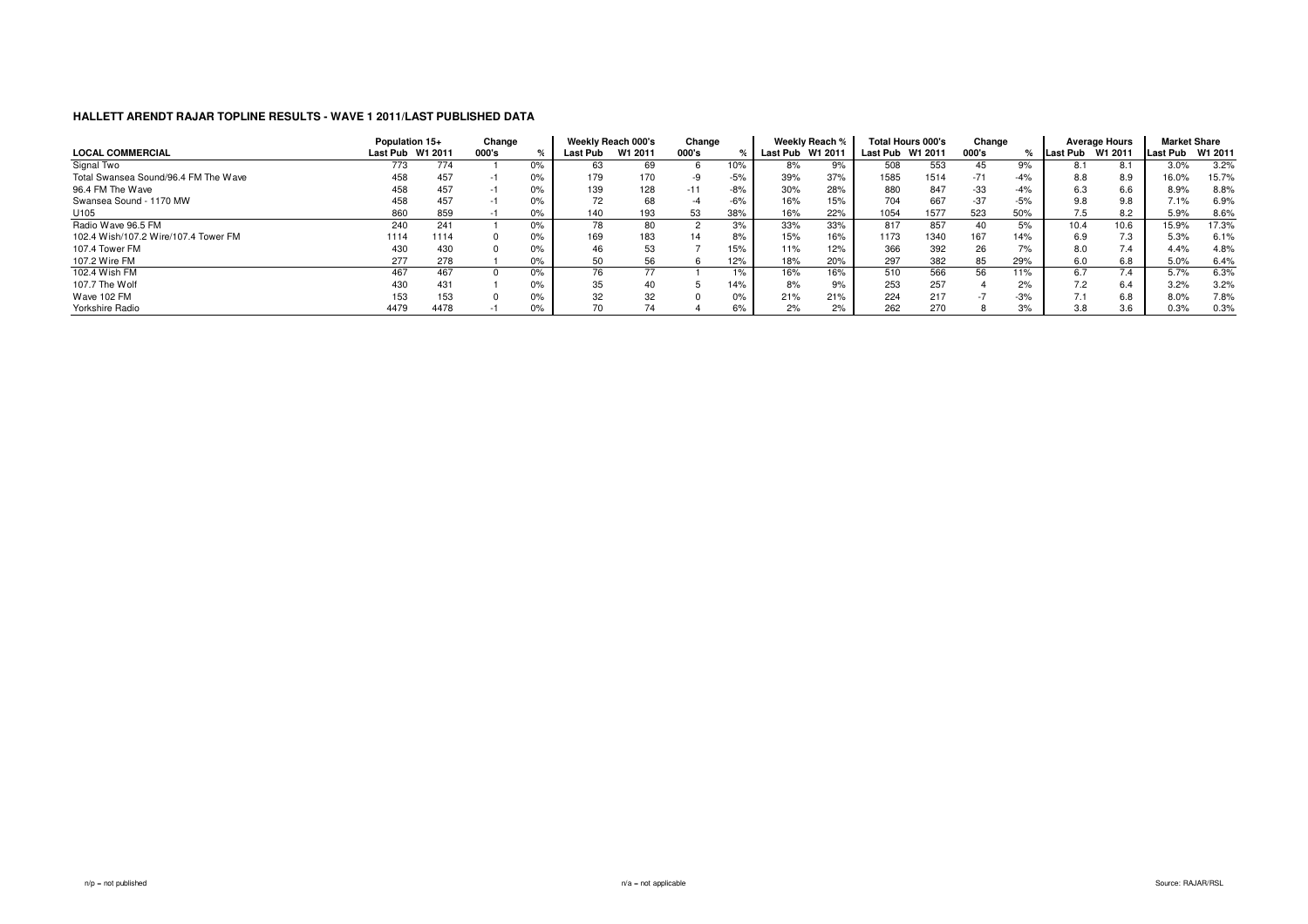|                                      | Population 15+   |       | Change       |    |          | Weekly Reach 000's | Change         |        |                  | Weekly Reach % | Total Hours 000's |       | Change |        |                  | <b>Average Hours</b> | <b>Market Share</b> |         |
|--------------------------------------|------------------|-------|--------------|----|----------|--------------------|----------------|--------|------------------|----------------|-------------------|-------|--------|--------|------------------|----------------------|---------------------|---------|
| <b>LOCAL COMMERCIAL</b>              | Last Pub W1 2011 |       | 000's        | %  | Last Pub | W1 2011            | 000's          | ℀      | Last Pub W1 2011 |                | Last Pub W1 2011  |       | 000's  | ℀      | Last Pub W1 2011 |                      | <b>Last Pub</b>     | W1 2011 |
| <b>BBC Local Radio</b>               | 41662            | 41663 |              | 0% | 7428     | 7726               | 298            | 4%     | 18%              | 19%            | 68452             | 70440 | 1988   | 3%     | 9.2              | 9.1                  | 8.2%                | 8.2%    |
| <b>BBC Radio Berkshire</b>           | 796              | 796   | $\Omega$     | 0% | 140      | 109                | $-31$          | $-22%$ | 18%              | 14%            | 1086              | 811   | $-275$ | $-25%$ | 7.7              | 7.4                  | 7.1%                | 5.0%    |
| <b>BBC Radio Bristol</b>             | 894              | 893   | $-1$         | 0% | 154      | 192                | 38             | 25%    | 17%              | 21%            | 1725              | 1690  | $-35$  | $-2%$  | 11.2             | 8.8                  | 8.2%                | 8.1%    |
| <b>BBC Radio Cambridgeshire</b>      | 710              | 710   | $\Omega$     | 0% | 126      | 141                | 15             | 12%    | 18%              | 20%            | 1174              | 1466  | 292    | 25%    | 9.3              | 10.4                 | 7.2%                | 9.3%    |
| <b>BBC Radio Cornwall</b>            | 458              | 459   |              | 0% | 147      | 141                | -6             | $-4%$  | 32%              | 31%            | 2277              | 1933  | $-344$ | $-15%$ | 15.4             | 13.7                 | 22.7%               | 18.7%   |
| <b>BBC Coventry and Warwickshire</b> | 666              | 666   | $^{\circ}$   | 0% | 75       | 81                 | 6              | 8%     | 11%              | 12%            | 728               | 553   | $-175$ | $-24%$ | 9.7              | 6.9                  | 5.4%                | 4.2%    |
| <b>BBC Radio Cumbria</b>             | 407              | 407   | $\Omega$     | 0% | 147      | 156                | 9              | 6%     | 36%              | 38%            | 1537              | 1566  | 29     | 2%     | 10.5             | 10.0                 | 16.6%               | 16.4%   |
| <b>BBC Radio Derby</b>               | 634              | 633   | $-1$         | 0% | 169      | 188                | 19             | 11%    | 27%              | 30%            | 1514              | 1617  | 103    | 7%     | 9.0              | 8.6                  | 12.7%               | 12.8%   |
| <b>BBC Radio Devor</b>               | 983              | 983   |              | 0% | 234      | 245                | 11             | 5%     | 24%              | 25%            | 2631              | 2646  | 15     | 1%     | 11.2             | 10.8                 | 12.9%               | 11.8%   |
| <b>BBC</b> Essex                     | 1282             | 1282  | $\Omega$     | 0% | 246      | 279                | 33             | 13%    | 19%              | 22%            | 2912              | 3147  | 235    | 8%     | 11.8             | 11.3                 | 9.8%                | 10.5%   |
| <b>BBC Radio Gloucestershire</b>     | 483              | 482   | $-1$         | 0% | 93       | 89                 | $-4$           | $-4%$  | 19%              | 18%            | 884               | 865   | $-19$  | $-2%$  | 9.5              | 9.7                  | 8.8%                | 8.4%    |
| <b>BBC Hereford &amp; Worcester</b>  | 494              | 494   | $\Omega$     | 0% | 90       | 120                | 30             | 33%    | 18%              | 24%            | 913               | 918   | 5      | 1%     | 10.1             | 7.6                  | 9.3%                | 9.4%    |
| <b>BBC Radio Humberside</b>          | 768              | 768   |              | 0% | 206      | 214                | 8              | 4%     | 27%              | 28%            | 2279              | 2288  | 9      | 0%     | 11.1             | 10.7                 | 13.1%               | 13.5%   |
| <b>BBC Radio Kent</b>                | 1390             | 1390  | $\Omega$     | 0% | 255      | 268                | 13             | 5%     | 18%              | 19%            | 3187              | 2750  | $-437$ | $-14%$ | 12.5             | 10.3                 | 9.9%                | 8.5%    |
| <b>BBC Radio Lancashire</b>          | 1184             | 1184  | $\Omega$     | 0% | 245      | 250                | 5              | 2%     | 21%              | 21%            | 2341              | 1904  | $-437$ | $-19%$ | 9.6              | 7.6                  | 10.2%               | 9.0%    |
| <b>BBC Radio Leeds</b>               | 1633             | 1634  |              | 0% | 282      | 270                | $-12$          | $-4%$  | 17%              | 16%            | 1978              | 1827  | $-151$ | $-8%$  | 7.0              | 6.8                  | 6.2%                | 5.8%    |
| <b>BBC Radio Leicester</b>           | 805              | 805   | $\Omega$     | 0% | 172      | 166                | $-6$           | $-3%$  | 21%              | 21%            | 1661              | 1523  | $-138$ | $-8%$  | 9.7              | 9.2                  | 10.1%               | 9.2%    |
| <b>BBC Radio Lincolnshire</b>        | 541              | 541   |              | 0% | 101      | 116                | 15             | 15%    | 19%              | 21%            | 1680              | 1477  | $-203$ | $-12%$ | 16.6             | 12.7                 | 14.0%               | 12.6%   |
| BBC London 94.9                      | 10984            | 10983 | $-1$         | 0% | 502      | 557                | 55             | 11%    | 5%               | 5%             | 2971              | 3790  | 819    | 28%    | 5.9              | 6.8                  | 1.4%                | 1.7%    |
| <b>BBC Radio Manchester</b>          | 2129             | 2129  | $\Omega$     | 0% | 228      | 203                | $-25$          | $-11%$ | 11%              | 10%            | 1573              | 1456  | $-117$ | $-7%$  | 6.9              | 7.2                  | 4.0%                | 3.6%    |
| <b>BBC Radio Merseyside</b>          | 1617             | 1616  | $-1$         | 0% | 312      | 323                | 11             | 4%     | 19%              | 20%            | 4194              | 5046  | 852    | 20%    | 13.5             | 15.6                 | 12.7%               | 15.6%   |
| <b>BBC Radio Newcastle</b>           | 1419             | 1419  | $\Omega$     | 0% | 263      | 302                | 39             | 15%    | 19%              | 21%            | 2228              | 2368  | 140    | 6%     | 8.5              | 7.8                  | 8.8%                | 9.7%    |
| <b>BBC Radio Norfolk</b>             | 769              | 769   | $\Omega$     | 0% | 216      | 226                | 10             | 5%     | 28%              | 29%            | 2364              | 2202  | $-162$ | $-7%$  | 10.9             | 9.8                  | 14.5%               | 13.4%   |
| <b>BBC Radio Northampton</b>         | 481              | 481   | $\mathbf 0$  | 0% | 87       | 109                | 22             | 25%    | 18%              | 23%            | 917               | 1077  | 160    | 17%    | 10.6             | 9.9                  | 9.7%                | 11.5%   |
| <b>BBC Radio Nottingham</b>          | 791              | 789   | $-2$         | 0% | 206      | 222                | 16             | 8%     | 26%              | 28%            | 2215              | 1772  | $-443$ | $-20%$ | 10.7             | 8.0                  | 13.5%               | 10.8%   |
| BBC Oxford 95.2FM                    | 518              | 518   | $\Omega$     | 0% | 62       | 60                 | $-2$           | $-3%$  | 12%              | 12%            | 541               | 496   | $-45$  | $-8%$  | 8.7              | 8.2                  | 5.9%                | 5.3%    |
| <b>BBC Radio Sheffield</b>           | 1261             | 1261  | $\Omega$     | 0% | 235      | 260                | 25             | 11%    | 19%              | 21%            | 1753              | 2031  | 278    | 16%    | 7.5              | 7.8                  | 7.2%                | 8.4%    |
| <b>BBC Radio Shropshire</b>          | 379              | 379   |              | 0% | 103      | 110                | $\overline{7}$ | 7%     | 27%              | 29%            | 1150              | 1069  | $-81$  | $-7%$  | 11.2             | 9.7                  | 13.6%               | 12.8%   |
| <b>BBC Radio Solent</b>              | 1544             | 1545  |              | 0% | 267      | 271                | $\overline{4}$ | 1%     | 17%              | 18%            | 2866              | 3080  | 214    | 7%     | 10.7             | 11.4                 | 8.4%                | 9.4%    |
| <b>BBC Solent for Dorset</b>         | 172              | 172   | $\Omega$     | 0% | 22       | 20                 | $-2$           | $-9%$  | 13%              | 12%            | 150               | 163   | 13     | 9%     | 6.9              | 8.0                  | 4.2%                | 4.6%    |
| <b>BBC</b> Somerset                  | 442              | 441   | $-1$         | 0% | 72       | 82                 | 10             | 14%    | 16%              | 18%            | 774               | 659   | $-115$ | $-15%$ | 10.8             | 8.1                  | 7.8%                | 6.5%    |
| <b>BBC Radio Stoke</b>               | 598              | 598   | $\Omega$     | 0% | 156      | 183                | 27             | 17%    | 26%              | 31%            | 1455              | 1530  | 75     | 5%     | 9.3              | 8.4                  | 10.9%               | 11.7%   |
| <b>BBC Radio Suffolk</b>             | 533              | 534   |              | 0% | 118      | 143                | 25             | 21%    | 22%              | 27%            | 1572              | 1756  | 184    | 12%    | 13.3             | 12.3                 | 13.6%               | 15.2%   |
| BBC Sussex and BBC Surrey            | 2459             | 2459  | $\mathbf 0$  | 0% | 298      | 300                | $\overline{2}$ | 1%     | 12%              | 12%            | 2723              | 2754  | 31     | 1%     | 9.1              | 9.2                  | 5.0%                | 5.0%    |
| <b>BBC</b> Tees                      | 790              | 789   | $-1$         | 0% | 126      | 153                | 27             | 21%    | 16%              | 19%            | 851               | 1177  | 326    | 38%    | 6.8              | 7.7                  | 5.2%                | 7.9%    |
| <b>BBC Three Counties Radio</b>      | 1286             | 1285  | $-1$         | 0% | 178      | 183                | 5              | 3%     | 14%              | 14%            | 1439              | 1152  | $-287$ | $-20%$ | 8.1              | 6.3                  | 5.7%                | 4.6%    |
| BBC WM (Birmingham & Black Country)  | 2254             | 2254  | $\Omega$     | 0% | 197      | 210                | 13             | 7%     | 9%               | 9%             | 1931              | 1733  | $-198$ | $-10%$ | 9.8              | 8.3                  | 4.7%                | 4.1%    |
| <b>BBC Radio Wiltshire/Swindon</b>   | 542              | 542   | <sup>0</sup> | 0% | 94       | 90                 | $-4$           | $-4%$  | 17%              | 17%            | 749               | 590   | $-159$ | $-21%$ | 7.9              | 6.5                  | 6.1%                | 4.7%    |
| <b>BBC Radio York</b>                | 535              | 535   |              | 0% | 92       | 92                 | $\Omega$       | 0%     | 17%              | 17%            | 866               | 845   | $-21$  | $-2%$  | 9.4              | 9.2                  | 7.6%                | 7.6%    |
| <b>BBC Radio Guernsey</b>            | 52               | 52    |              | 0% | 20       | 19                 | $-1$           | $-5%$  | 39%              | 37%            | 252               | 238   | $-14$  | $-6%$  | 12.6             | 12.5                 | 24.5%               | 24.3%   |
| <b>BBC Radio Jersey</b>              | 76               | 76    | $\Omega$     | 0% | 27       | 30                 | 3              | 11%    | 36%              | 40%            | 279               | 370   | 91     | 33%    | 10.3             | 12.2                 | 18.8%               | 23.3%   |